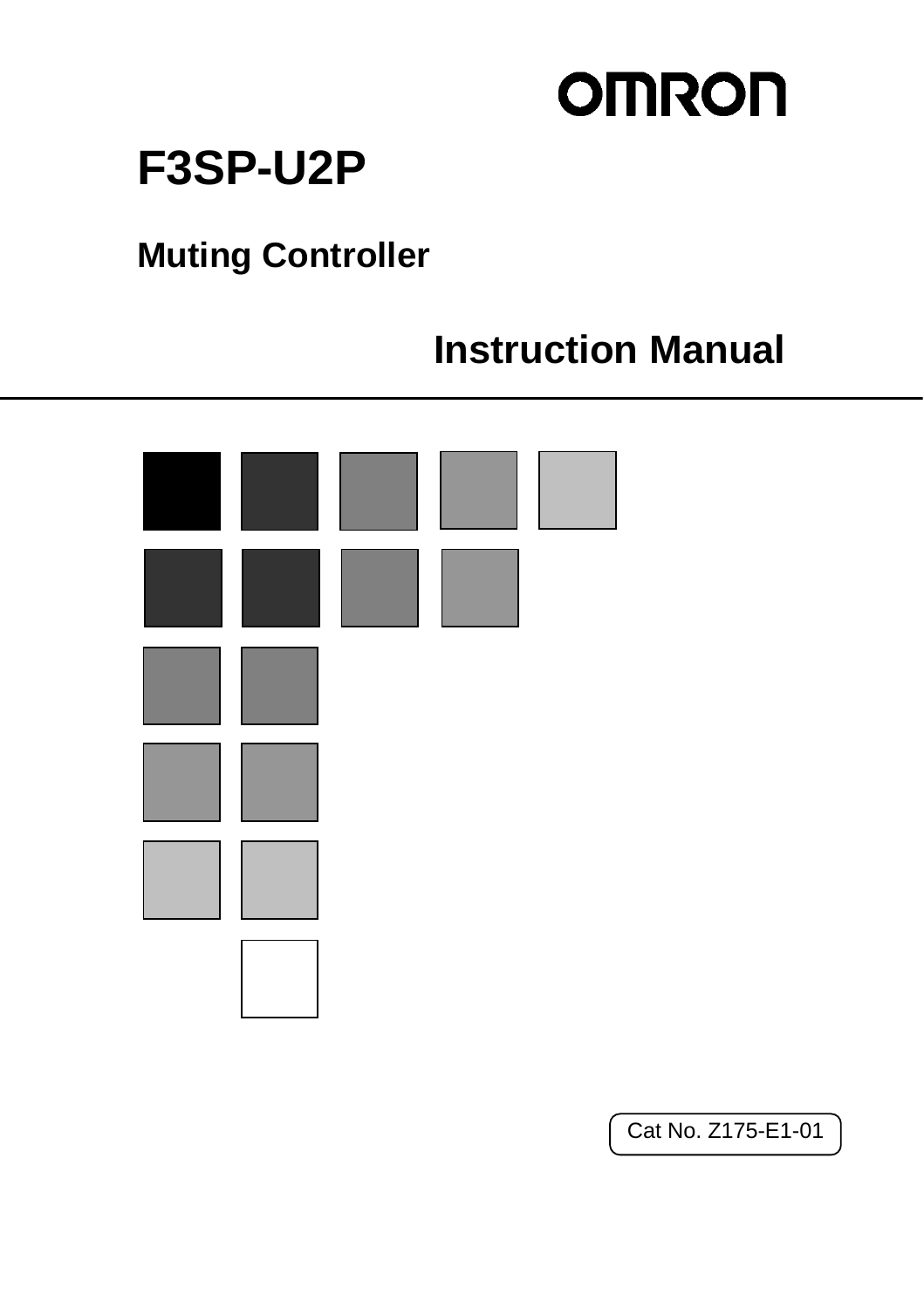### *Introduction*

**Thank you for purchasing the F3SP-U2P Muting Controller, (hereinafter referred to as "the F3SP").** 

**This is the Instruction Manual describing the use of the F3SP. Always heed the following points when using the F3SP:** 

- Read this manual and the light curtain's manual thoroughly and be sure you understand the information provided before attempting to operate the F3SP and light curtain.
- It is assumed that the F3SP will be used properly according to the installation environment, performance and function of the machine.
- Qualified personnel should conduct risk assessment on the machine and determine the suitability of this product before installation.
- Make sure that the personnel operating the F3SP are knowledgeable about its operation and the machine on which it is installed.
- Keep the manual in a secure and convenient location and refer to it as necessary.

#### **Regulations and Standards**

1. The F3SP conforms with the EC requirements in compliance with the following standards:

> -Low Voltage Directive 73/23/EEC -EMC Directive 89/336/EEC -Machinery Directive 98/37/EC -IEC 61496-1: 1997 -DIN V VDE 0801: 1990 and Amendment A1: 1994 -EN 50081-2: 1993 -EN 55022: 1994  $-DIN$  FN 60204-1: 1993 -EN50178: 1997

2. The F3SP received the following approvals from the Third Party Assessment Body UL:

> -Certificate of UL listing for US and Canadian safety standards UL508 CSA C22.2 No. 14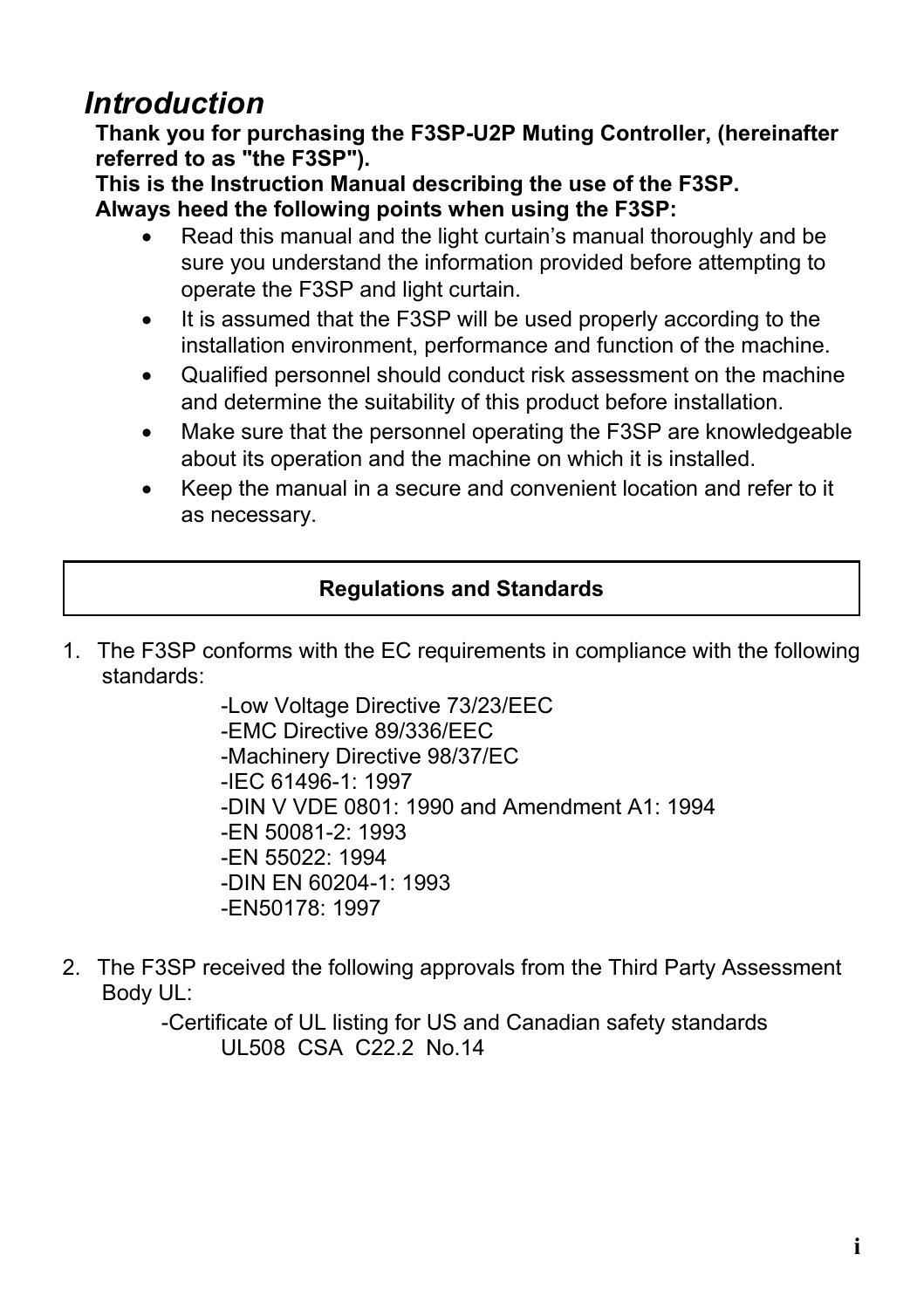#### **Notice**

#### **Give sufficient safety considerations and make enough allowance with regard to ratings and functions of the system when using the F3SP under following conditions:**

- (1) Conditions or environment not specified in this manual
- (2) Applications to devices and facilities requiring special safety precautions, such as; nuclear energy control, railway, aircraft, vehicles, combustion facility, medical system, space development, large amusement machines, etc.

#### **Precaution on Safety**

#### ● General conventions for safe use

The following conventions are used for precautionary items in this manual in order to ensure safe and proper use of the F3SP. Items listed here are critical for safety and must be heeded at all times.

**WARNING** Indicates a potentially hazardous situation, which, if not avoided, could result in death or serious injury.

$$
\mathcal{L}^{\mathcal{L}}
$$

Indicates prohibited actions.

#### **WARNING**

**The F3SP has been designed to be used with the dedicated safety light curtain. It must not be connected to other safety light curtains.**

**The F3SP complies with the requirements for type 4 safety equipment in accordance with the international standards, IEC 61496-1.** 

**However, the safety system category depends on the safety light curtain's type as follows.** 

**Type 4 safety light curtain: Safety system category 4** 

**Type 2 safety light curtain: Safety system category 2** 

**Do not use the F3SP on machines that cannot be stopped by electrical control in case of an emergency, such as a pressing machine with full-rotation clutch system. Serious injury may result if the machine does not stop before someone reaches the hazardous part.** 

**Muting and Override function can disable the safety functions of a machine. The proper installation, checkout and operation of a machine and muting system in accordance with all applicable laws and standards, is critical to the safe operation of the machine.** 

**Failure to comply with these instructions may result in severe injury to personnel.**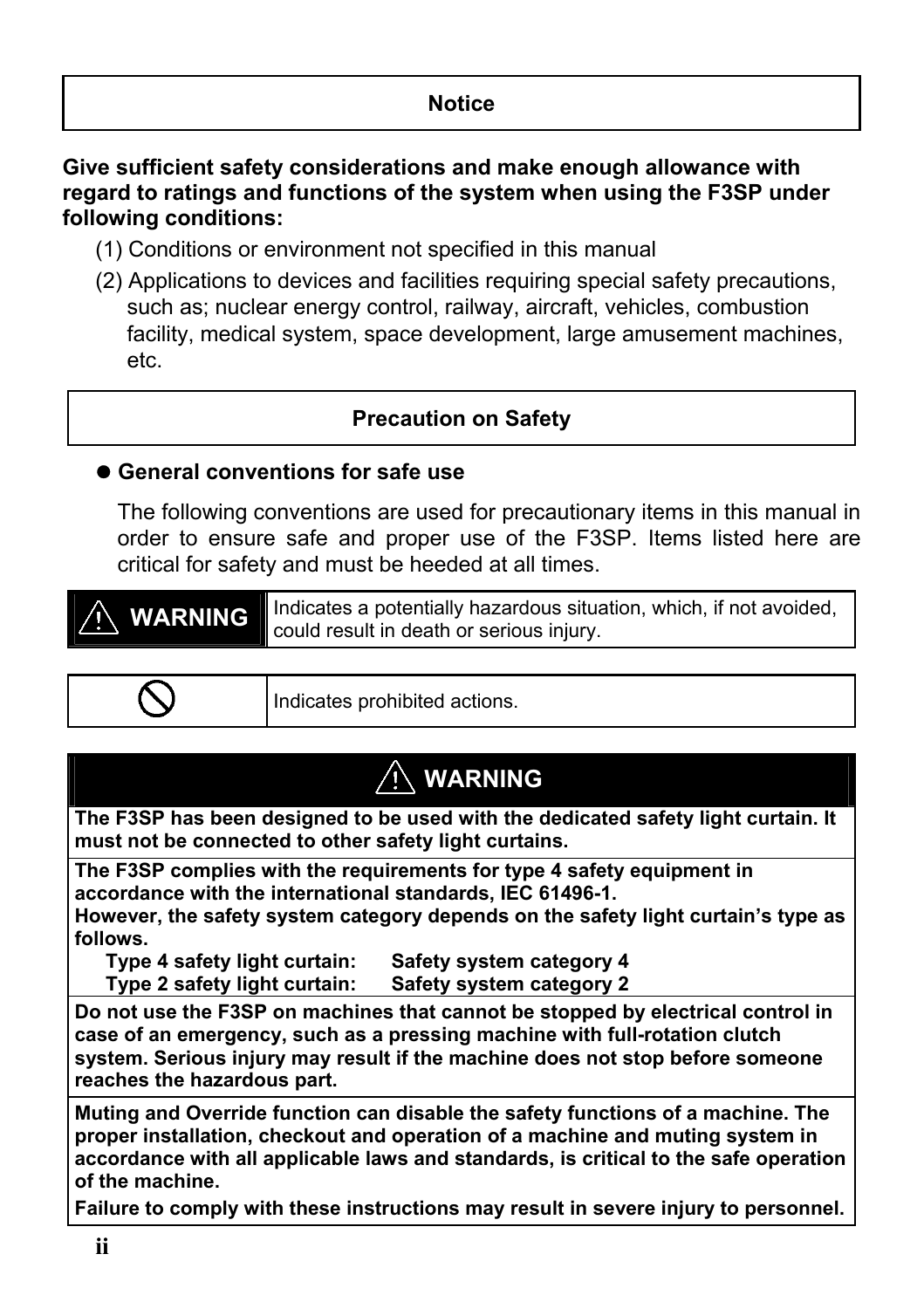### **WARNING**

**Muting sensors must be positioned so that they cannot be activated inadvertently by personnel.** 

**The muting lamp for indication "active muting" or "active override" must be positioned in a place where it can be seen from any operative point.** 

**Be sure to use the incandescent lamp for the muting lamp and the replacement light bulb.** 

**Do not use LED lamp. Failure to do this may cause the F3SP to fail to detect the breakdown of the muting lamp and may result in serious injury.** 

**The TEST and RESET buttons must be positioned in such a way** 

**- that the operator can see the protected area when he carries out reset, test, or override operations.** 

**- that it can not be activated from inside the hazardous area.** 

**Always use the two OSSD outputs to configure the safety system. Using only one OSSD of the safety system may result in serious injury when there is an output circuit failure.** 

**Do not connect the F3SP to AC or DC power supply with higher voltage then nominal 24VDC.** 

**Configuration of dip switch is must only carries out by qualified person.** 

**A qualified person, as determined by regulations, must confirm that installation and inspection are implemented correctly.** 

**Do not use the F3SP until the final inspections are completed (see chapter 5). Failure to do so may result in loss of life or serious injury.** 

**DC power supply units must satisfy all of the conditions;** 

- **The power supply voltage must be within specified ratings (24 VDC ± 10 %).**
- **The power supply is connected only to the F3SP, light curtain, and muting sensors. The power supply must not be connected to other devices or machines.**
- **The power supply uses double or reinforced insulation between the primary and secondary circuits**
- **The power supply automatically resets overcurrent protection characteristics (voltage drop).**
- **The power supply maintains an output holding time of at least 20 ms.**
- **FG (frame ground terminal) must be connected to PE (protective earth) when using a commercially available switching regulator.**
- **The power supply must have output characteristics of Class 2 Circuit of Limited Voltage-Current Circuit as defined in UL508**
- **The power supply must conform to regulatory requirements and standards, regarding EMC and electrical equipment safety, of the country where the F3SP is installed and where machinery will be operated. Example: The EMC Directive (industrial environment) and the Low Voltage Directive in EU.**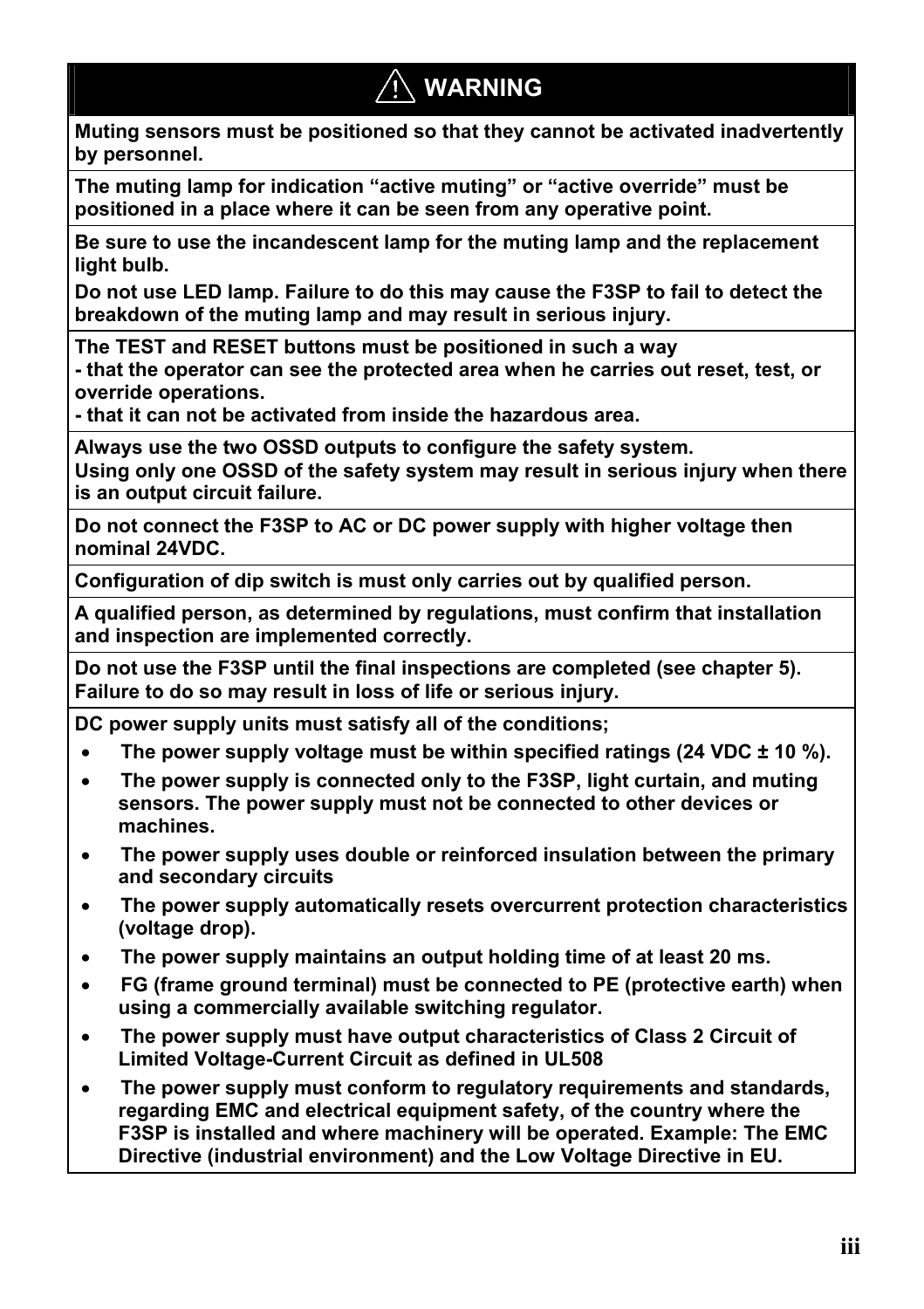#### **For your safety, always heed the followings**

- (1) The procedures of installation and inspection in this manual should be read carefully.
- (2) Loads must satisfy all the conditions below:
	- Is not short-circuited.
	- Is not used with current higher than the rating.
- (3) Be sure to dispose of the F3SP as industrial waste.

#### **Correct Usage**

- 1. Muting lamp is required for operation of F3SP, even if you don't use muting function. Be sure to prepare and install muting lamp. (Please refer to Section 1-3 Ratings and Performance)
- 2. Installation Environment
	- Do not install the F3SP in the following environments:
		- (1) Areas exposed to corrosive gases
		- (2) Areas exposed to vibration or shock levels higher than specification provisions.
		- (3) Areas where the F3SP may come in direct contact with water.
		- (4) In flammable or explosive environments.
	- Do not use radio equipment, such as cellular phones, walkie-talkies, or transceivers with high power, near the F3SP.
- 3. Wiring and Mounting
	- (1) Be sure to turn OFF the power prior to wiring.
	- (2) Be sure to route the F3SP cable separate from high-potential power lines or through an exclusive conduit.
- 4. Do not use any solvents such as paint thinners, benzene or acetone to clean the F3SP because it will dissolve resin and paint.
- 5. Do not disassemble, repair, and modify the F3SP. The F3SP does not contain parts subject to maintenance.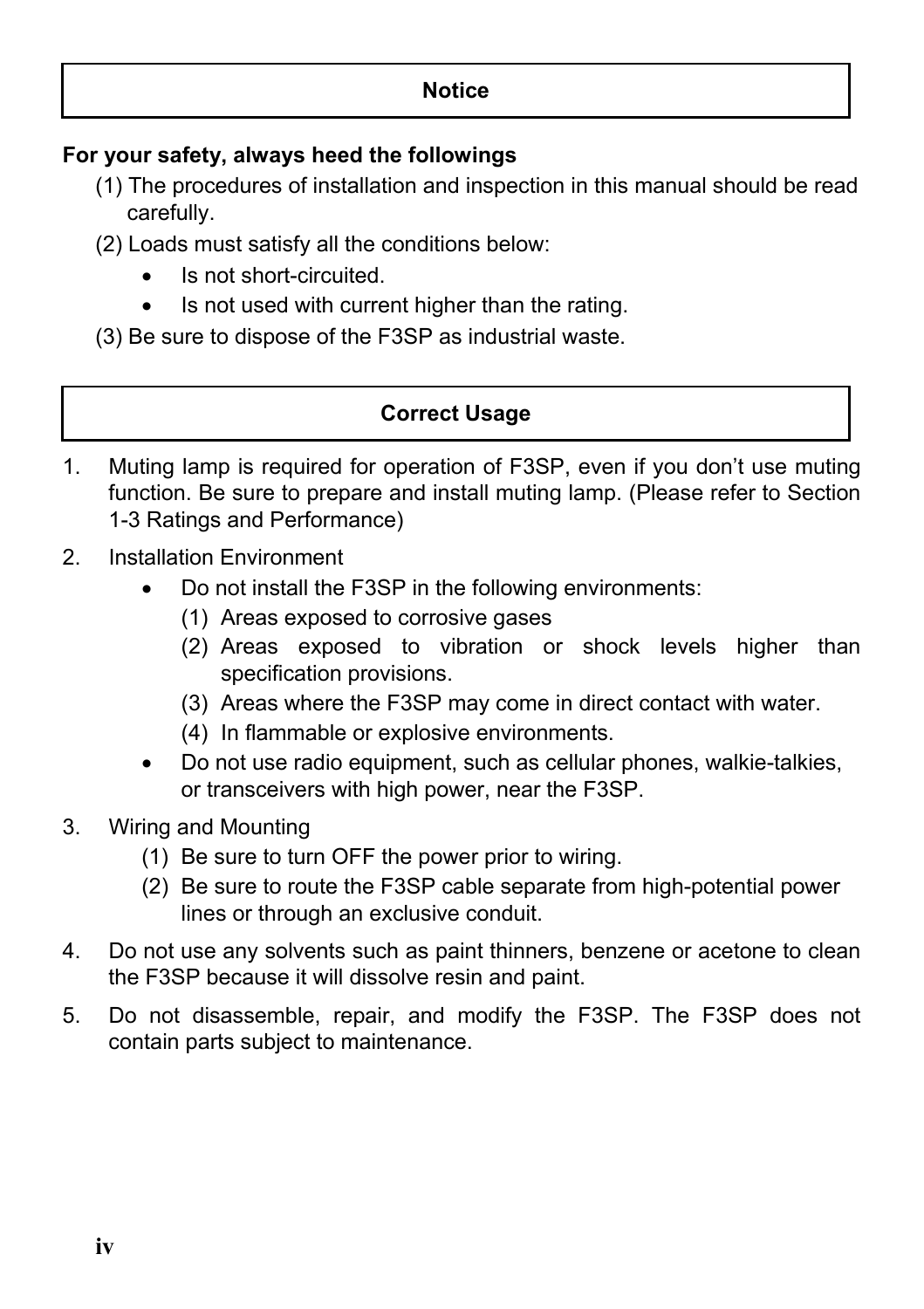### **Contents**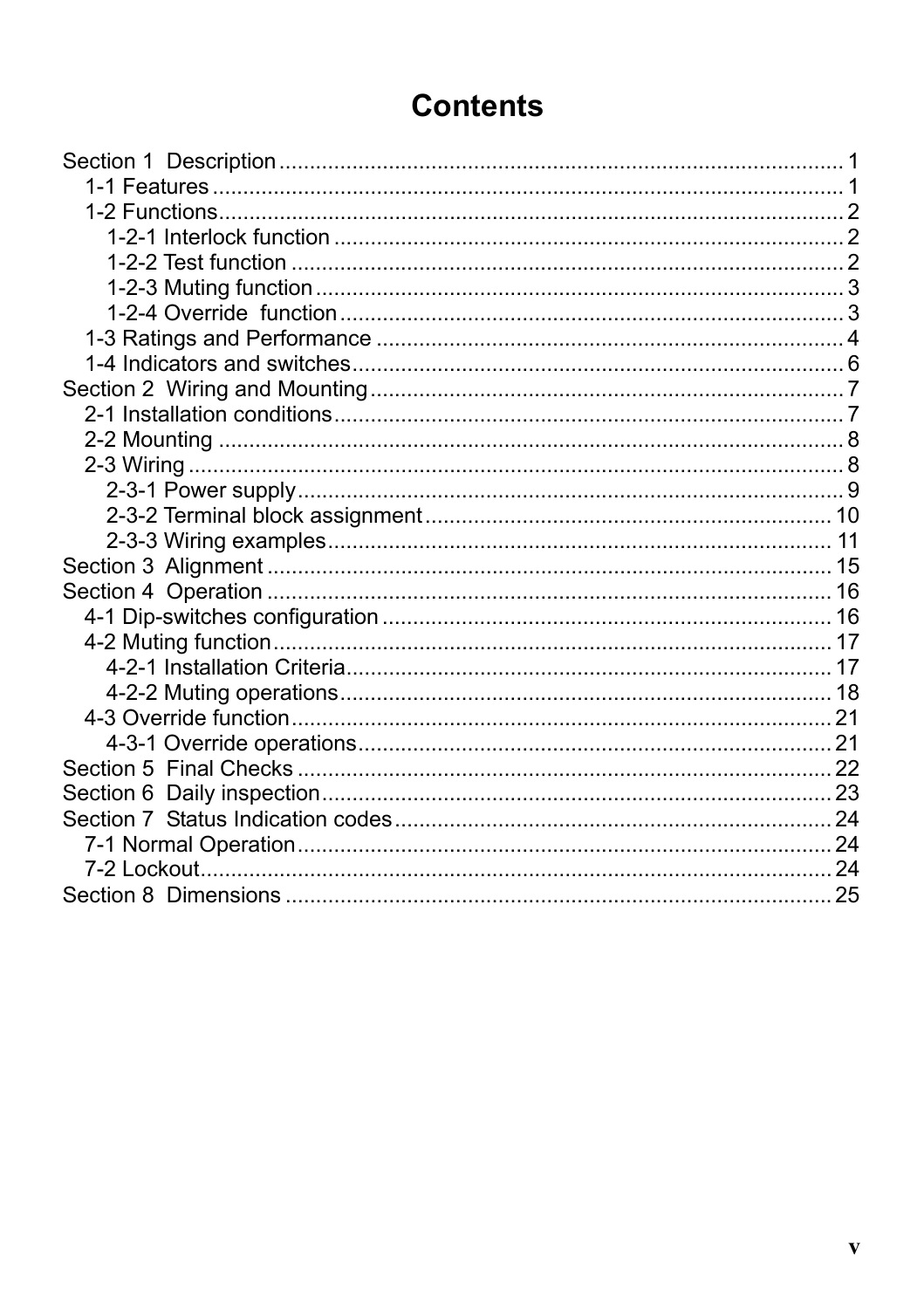# **Section 1 Description**

### **1-1 Features**

The F3SP has two independent microprocessors forming a "dual system" and can be used up to system with safety category 4.

One or two light curtains can be input to the F3SP, and input state will be displayed with four input indicators (Green LEDs).

When one or both safety light curtains are interrupted, the F3SP opens both safety output contacts.

Status indicator (7-segment display) supplies information on the state and on probable failures.

The F3SP has both muting and override function, which forces system operation not relate to light curtain status.

The muting function makes it possible to inactivate one or both light curtains in order to allow, for instance, the objects passage without stopping the machine.

The override function allows the system to be manually overridden allowing material to be cleared from the muting area if a fault has occurred.

Both the muting and the override functions force the system to work. Therefore, activating these functions needs some precautions to avoid the reduction in safety (Please refer to section 4-2 and 4-3).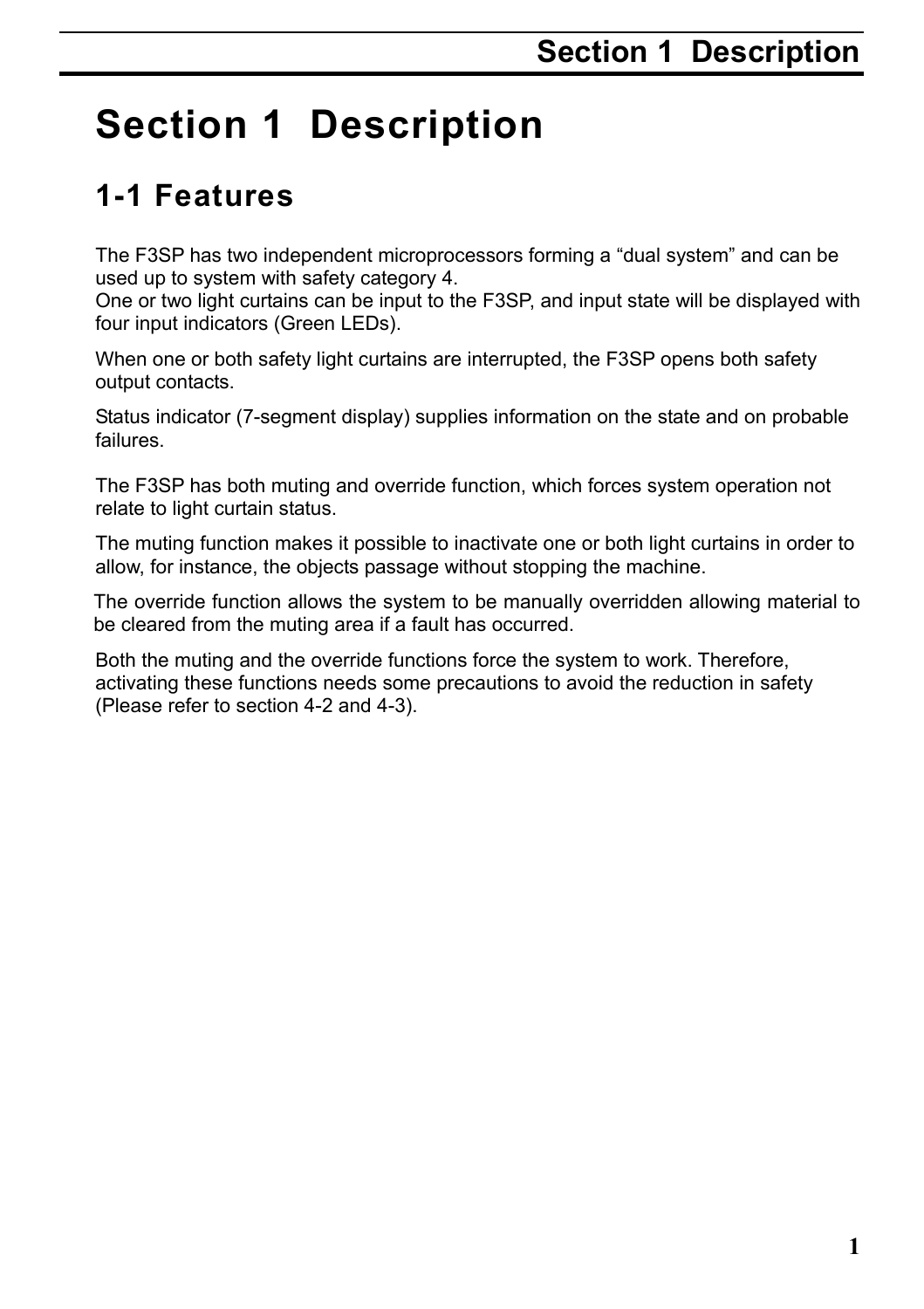### **1-2 Functions**

#### **1-2-1 Interlock function**

The auto reset mode and the manual reset mode are selectable features of the F3SP. The selection will be done by dip switch (Please refer to Section 4-1 for selection of dip switch).

**[Note]:** While the F3SP is connected to power, do not change any dip switch to avoid influence on the system safety.

#### **1) Auto reset mode**

The F3SP automatically starts after power-ON and automatically restarts after the object in the detection zone is removed.

#### **2) Manual reset mode**

Returns to the normal operating mode only after the object has been removed and the RESET button has been pressed.

#### **1-2-2 Test function**

#### **1) Self-test**

After power ON, the F3SP performs a complete self-test. In addition, it performs a selftest periodically during operation.

#### **2) External test**

This is used to check if the whole system works effectively. By pressing the TEST button (NOTE1), this simulates the interruption of one or both safety light curtains. This operation makes the machine stop, so the system checks can be made according to the established time and modes.

**[Note1]:** TEST button must be pressed more than 100ms.

#### **3) Error detection and restoration (Lockout condition)**

If an error is detected by the self-test the F3SP enters the lockout condition, keeps the in their OFF-state and displays the error  $code^{(*1)}$  in status indicator.

Turning the power ON again, or applying the pressing RESET button, resets the lockout condition.

\*1. Refer to Section 7 Status indication codes for the indicating patterns.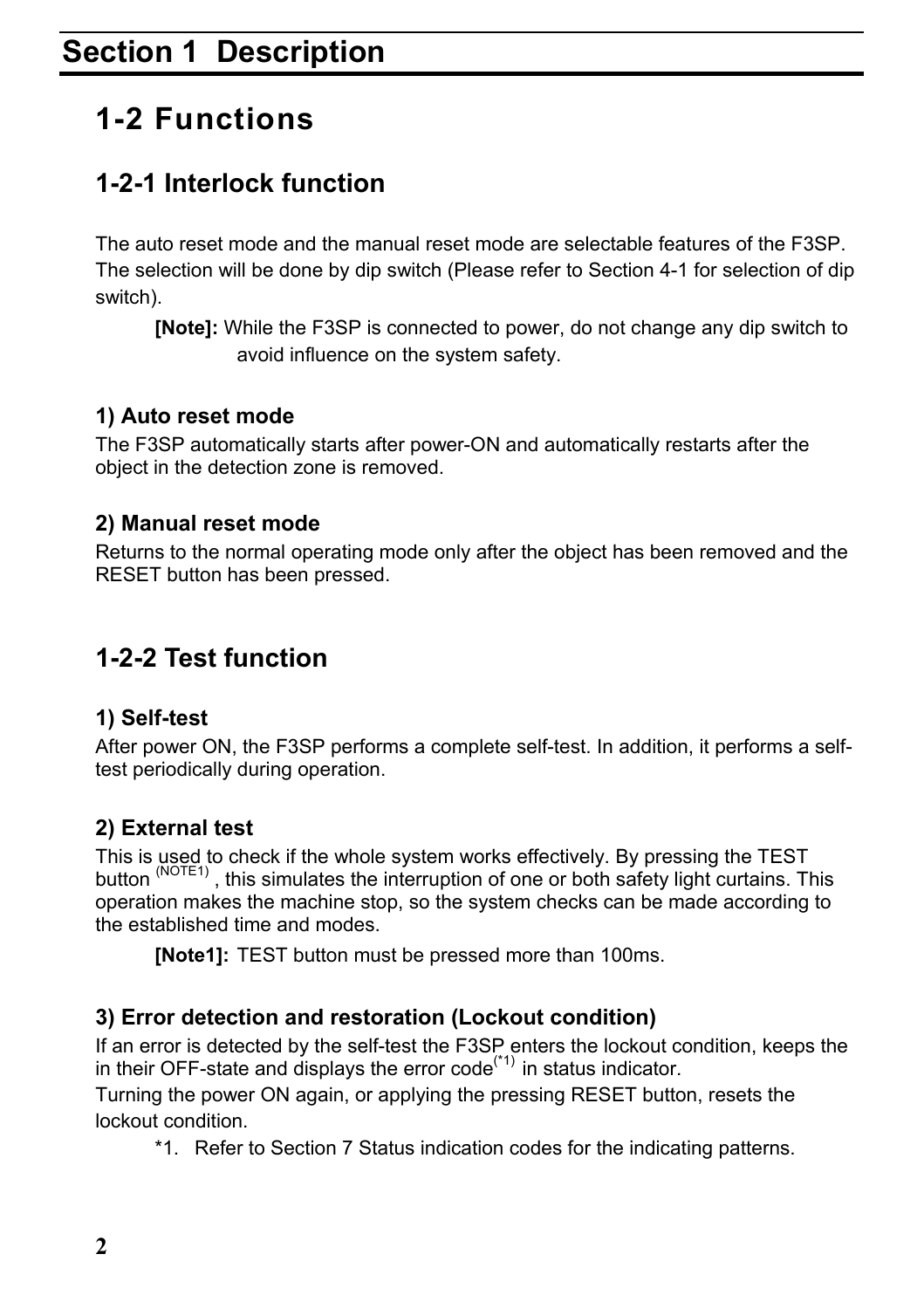### **Section 1 Description**

#### **1-2-3 Muting function**

The muting function makes it possible to inactivate one or both light curtains in order to allow, for instance, the objects passage without stopping the machine.

The F3SP has muting sensor inputs for the activation of this function. The muting sensor A and B controls light curtain 1, as well as muting sensor C and D controls light curtain 2.

For muting sensor, PNP transistor output type or N.O. contact output type is applicable (photoelectric sensor, proximity sensor, etc.)

It is necessary to position and connect the muting sensors in order to avoid undesired muting inputs.

**It is important to remember that the muting function forces the system to work and for this reason it must be used with care.** 

For detail, refer to 4-2 Muting function.

#### **1-2-4 Override function**

This function makes it possible to force a muting condition, if necessary by starting the machine despite one or both safety light curtains having been interrupted by the object. Thus enabling removal of the material from the protected area, when it has been stuck in the beam of the safety light curtains due to a failure.

Suppose that a pallet has stopped before the light curtains; the conveyor belt cannot be started again because the F3SP - after having detected one or more interrupted light curtains- will not close the output contacts, thus making it impossible to free the controlled area.

By starting the override function, it will be possible to carry out this operation.

#### **It is important to remember that the override function, as well as muting function, forces the system to work and for this reason it must be used with care.**

For detail, refer to 4-3 Override function.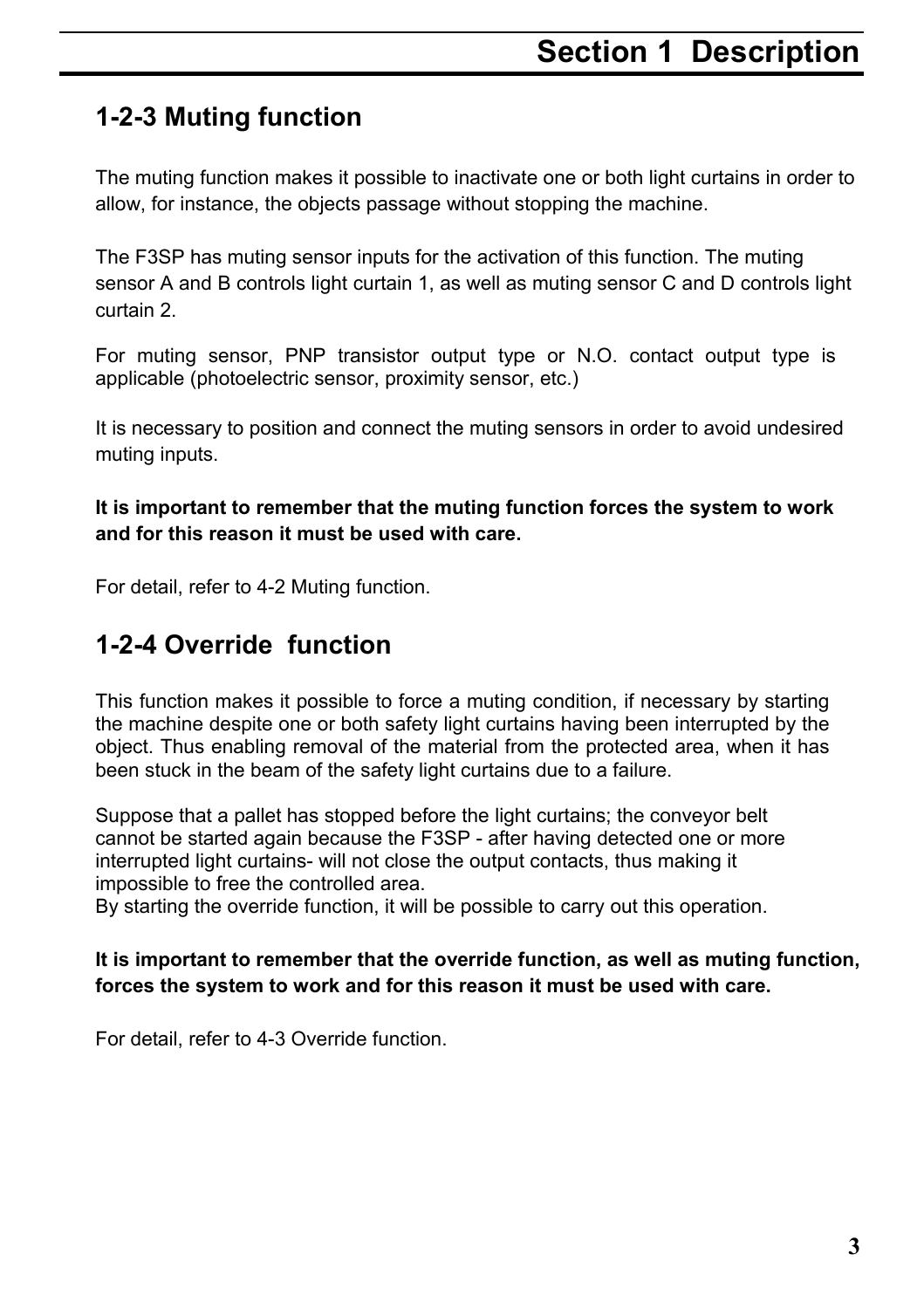## **1-3 Ratings and Performance**

| <b>Type</b><br>Item      | F3SP-U2P                                                                                |  |
|--------------------------|-----------------------------------------------------------------------------------------|--|
| Number of light curtains | 2 pairs max. (NOTE1)                                                                    |  |
| Supply voltage (Vs)      | 24 VDC ±10% (ripple p-p 10% max.)                                                       |  |
| Power consumption        | 8W max. (without muting lamp and sensors) (NOTE1)                                       |  |
| Response time            | 30ms max.                                                                               |  |
| Applicable light curtain | OMRON make<br>F3SN series, F3SH series, F3SL series, F3SS series                        |  |
| Outputs                  | 2 N.O contacts, 250VAC, 2.5 A max.                                                      |  |
|                          | TEST input: N.C. contact switch                                                         |  |
| Inputs                   | RESET input: N.O. contact switch                                                        |  |
|                          | Max. 4 mute sensor inputs: PNP transistor output type or N.O<br>contact output type.    |  |
|                          | Output indicator (Red/Green LED): Red lit when output OFF,<br>Green lit when output ON. |  |
| Indicators               | Input indicator (Green LED x4): Lit when 24V input.                                     |  |
|                          | Status indicator (1digit): Indicates status of the F3SP                                 |  |
| <b>Test functions</b>    | Self-test (After power ON, and during operation)<br>External test (by TEST input)       |  |
| Safety-related functions | Auto reset / manual reset<br>Muting function, Override function                         |  |
| Applicable Muting lamp   | Incandescent lamp 24V, 3W to $\overline{7W^{(NOTE1)(NOTE2)}}$                           |  |
| Ambient temperature      | During operation: -10 to 50°C (with no freezing)<br>During storage: -30 to 70°C         |  |
| Ambient humidity         | 15 to 95% RH (with no condensation)                                                     |  |
| Degree of protection     | IP20 (IEC60529)                                                                         |  |
| Vibration resistance     | 10 to 55 Hz, double amplitude 0.7 mm, X, Y and Z directions<br>20 sweeps                |  |
| Shock resistance         | 100 m/s <sup>2</sup> , X, Y and Z directions 1000 times                                 |  |
| Weight                   | 600g (control unit only)                                                                |  |
| Accessories              | Instruction manual                                                                      |  |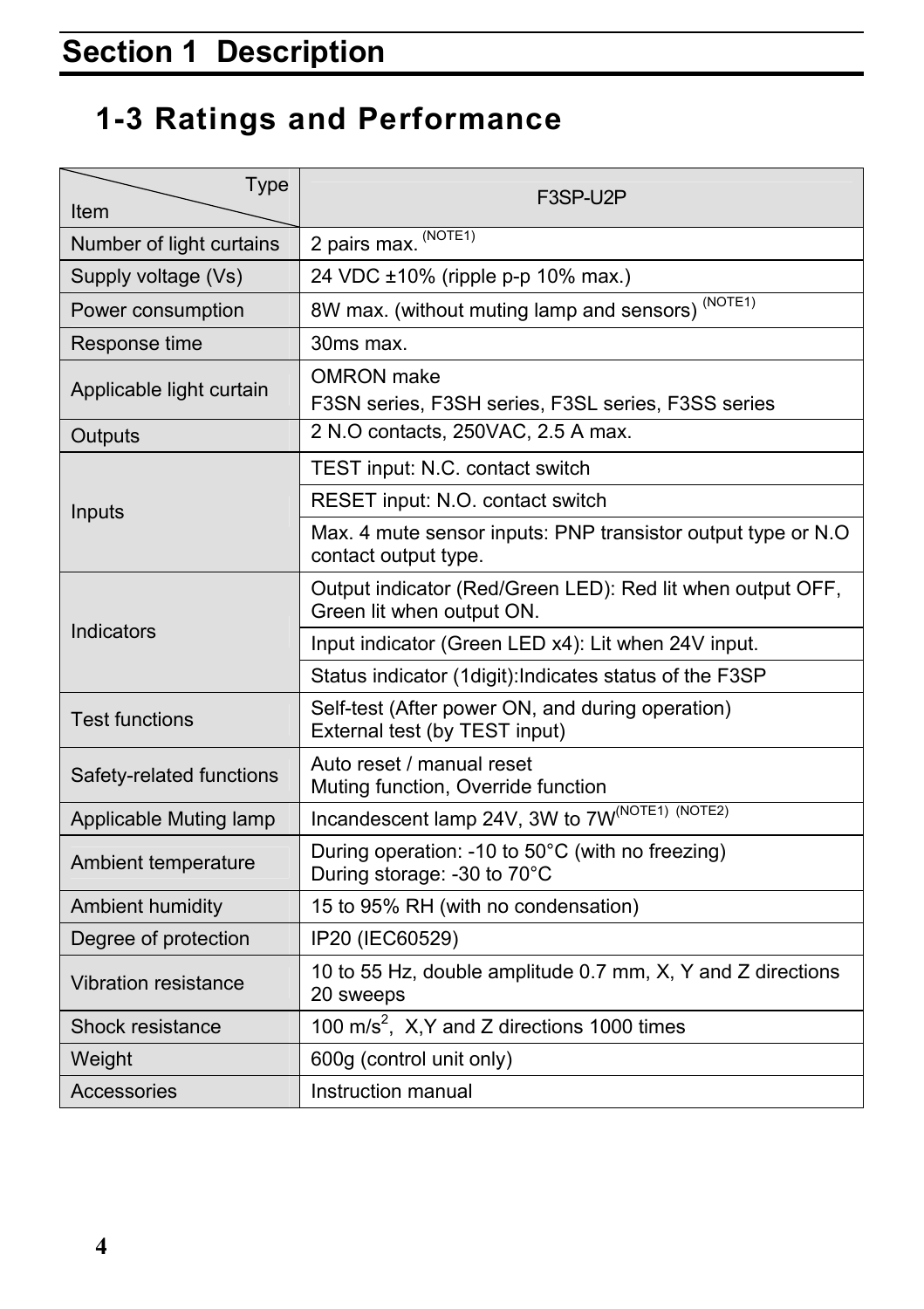- NOTE1: Total power consumption shall not exceed 24W because of internal resettable fuse of F3SP. This includes the consumption of;
	- the light curtains,
	- the muting lamp  $(3$  to  $7W$ ), and,
	- the F3SP without load (8W).

When total power consumption exceeds 24W by connecting two light curtains, one of them shall be powered directly from DC power supply unit. (see page B-14)

NOTE2: Muting lamp is always required for operation of F3SP.

Recommended muting lamps are as follows (both have power consumption of 5W);

- Type PS-24-Y B0568: Made by PATLITE Corporation < Replacement Light bulb: Type D02400503-F1 > (Note: Do not use type DE-24S which is LED type.)
- Type ASSC-24: Made by Asahi Electric Co. Ltd.
- < Replacement Light bulb: Type D09 >

### **WARNING**

**Be sure to use the incandescent lamp for the muting lamp and the replacement light bulb.** 

**Do not use LED lamp. Failure to do this may cause the F3SP to fail to detect the breakdown of the muting lamp and may result in serious injury.**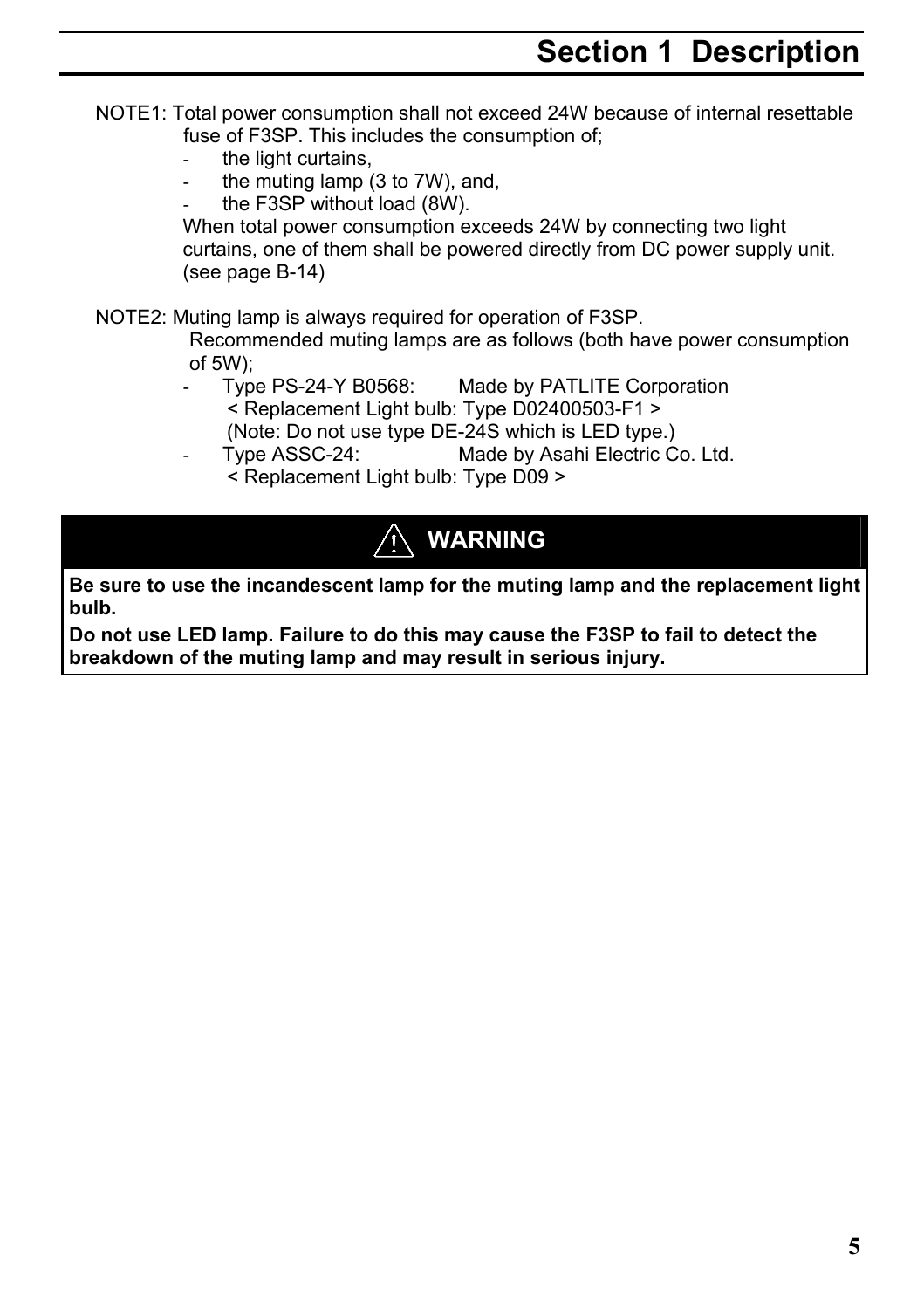### **1-4 Indicators and switches**



OUTPUT indicator: Red lit when output OFF, Green lit when output ON. INPUT indicator: Green lit when 24V input. STATUS indicator: Indicates the status of F3SP.



DIP SWITCH is used for changing operating mode of the F3SP. For DIP SWITCH configuration, please refer to Section 4-1.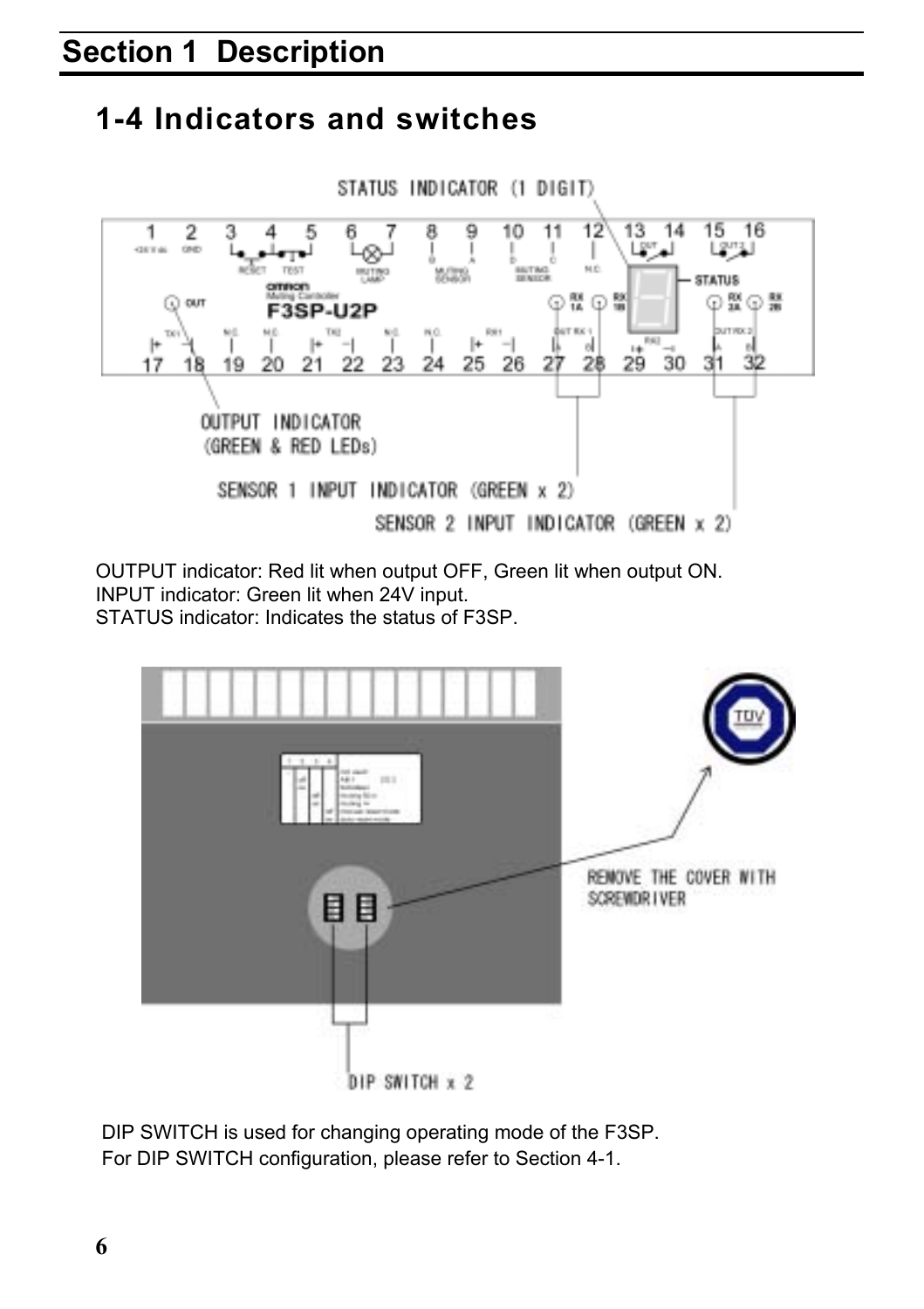### **2-1 Installation conditions**

### **WARNING**

**The F3SP has been designed to be used with the dedicated safety light curtain. It must not be connected to other safety light curtains.**

**The F3SP complies with the requirements for type 4 safety equipment in accordance with the international standards, IEC 61496-1.** 

**However, the safety system category depends on the safety light curtain's type as follows.** 

**Type 4 safety light curtain: Safety system category 4 Type 2 safety light curtain: Safety system category 2** 

**A qualified person, as determined by local regulations, must confirm that installation and inspection are implemented correctly.** 

**Do not use the F3SP on machines that cannot be stopped by electrical control in case of an emergency, such as a pressing machine with full-rotation clutch system. Serious injury may result if the machine does not stop before someone reaches the hazardous part.** 

**Muting sensors must be positioned so that they cannot be activated inadvertently by personnel.** 

**The muting lamp for indication "active muting" or "active override" must be positioned in a place where it can be seen from any operative point.** 

**The TEST and RESET buttons must be positioned in such a way - that the operator can see the protected area when he carries out reset, test, or override operations.** 

**- that it can not be activated from inside the hazardous area.** 

Applicable light curtains (as of Apr. 2002) are;

 - F3SN-A safety light curtain Type4 - F3SH-A multi-beam safety sensor Type4 - F3SL safety light curtain Type4 - F3SS single beam safety sensor Type4 - F3SN-B safety light curtain Type2

The F3SP must be located in a cabinet with protection degree of at least IP54. For the installation of muting sensors, be sure to refer to section 4-2.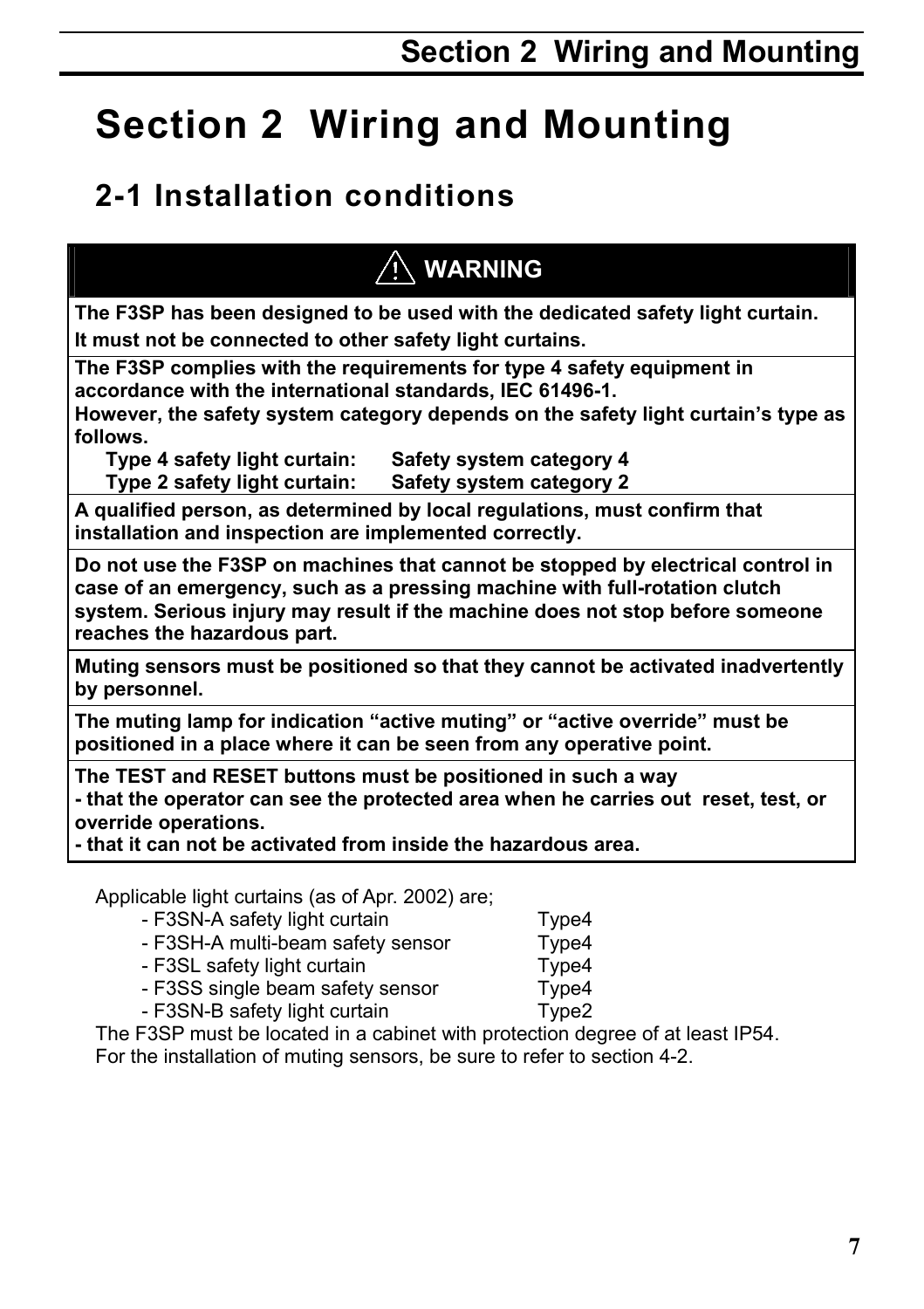### **2-2 Mounting**

Mount the F3SP on DIN rail with 35mm width.



### **2-3 Wiring**

### **WARNING**

**Always use the two OSSD outputs to configure the safety system. Using only one OSSD of the safety system may result in serious injury when there is an output circuit failure.** 

**Do not connect the F3SP to AC or DC power supply with higher voltage then nominal 24VDC.** 

**[Note]:** Make sure to connect the muting lamp, otherwise the F3SP is locked. **[Note]:** Use the following to wire the F3SP.

- Wire size: 14 24 AWG, Solid / Stranded wire
- Wire type: copper (Cu) conductor

Appropriate terminal tightening torque: 2 N m

The cable shield braids must be all earthed on the F3SP side.

**[Note]:** Be sure to route the F3SP cable separately from high-potential power lines or through an exclusive conduit.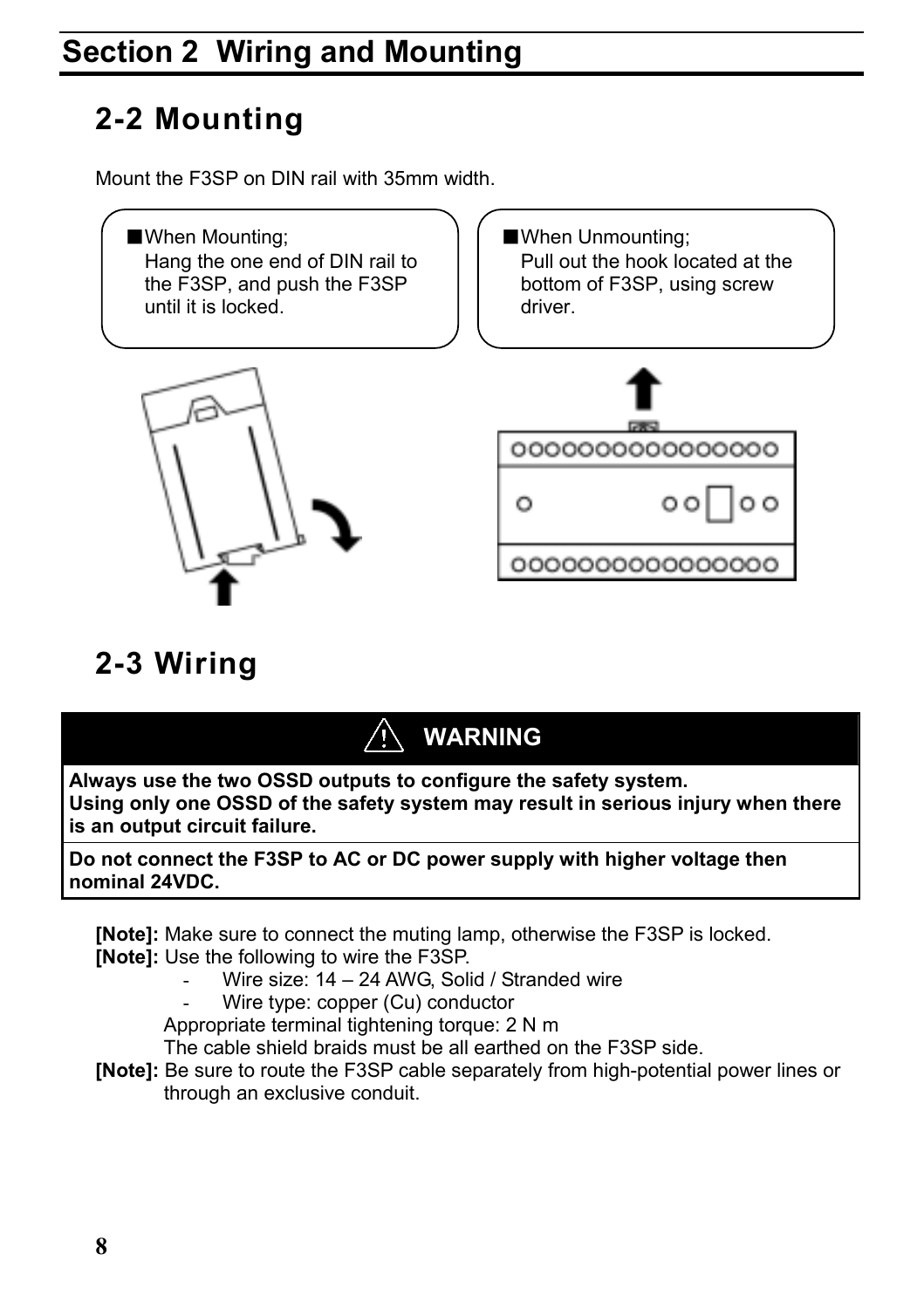#### **2-3-1 Power supply**

#### **WARNING**

**DC power supply units must satisfy all of the conditions below;** 

- **The power supply voltage must be within specified ratings (24 VDC ± 10 %).**
- **The power supply uses double or reinforced insulation between the primary and secondary circuits**
- **The power supply automatically resets overcurrent protection characteristics (voltage drop).**
- **The power supply maintains an output holding time of at least 20 ms.**
- **FG (frame ground terminal) must be connected to PE (protective earth) when using a commercially available switching regulator.**
- **The power supply must have output characteristics of Class 2 Circuit of Limited Voltage-Current Circuit as defined in UL508 (see "Remark").**
- **The power supply must conform to regulatory requirements and standards, regarding EMC and electrical equipment safety, of the country where the F3SP is installed and where machinery will be operated. Example: The EMC Directive (industrial environment) and the Low Voltage Directive in EU.**

**[Remark]** The power supply must conform to the following requirement (1) or (2) regarding a secondary circuit, in accordance with UL 508, to avoid a fire.

- (1) The power supply includes a limited voltage/current circuit supplied by an isolating source like the secondary winding of an isolating type transformer. And, in the limited voltage/current circuit,
	- the current available is limited to a value not exceeding 8 A (including the case of short-circuit), or
	- a secondary fuse or other such secondary circuit protective device used to limit the available current shall be rated at not more than a value 4.2 amperes (for the power supply voltage of 24VDC)

**Recommended power supply:** S82K (15 W, 30 W, 50 W, 90 W type) made by OMRON.

(2) The power supply includes a Class 2 circuit supplied by an isolating source that complies with the requirement in the Standard for Class 2 Power Units, UL 1310, or the requirements in the Standard for Class 2 and Class 3 Transformers, UL 1585.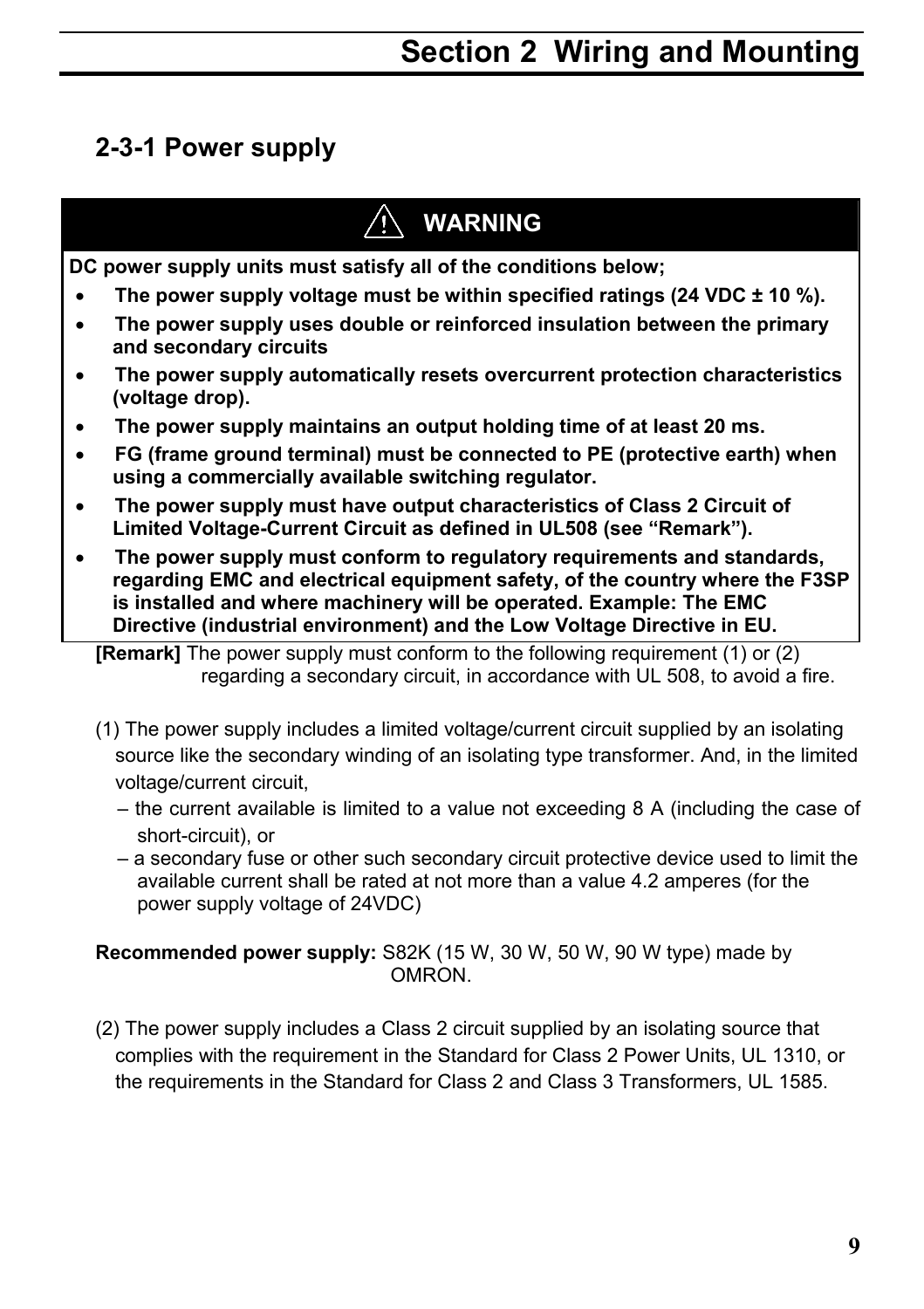#### **2-3-2 Terminal block assignment**

| <b>TERMINAL</b> | <b>OUTER CONNECTION</b>                                                                                                                                                                       |
|-----------------|-----------------------------------------------------------------------------------------------------------------------------------------------------------------------------------------------|
| $1 - 2$         | Connect to the 24 VDC power supply, note the polarity indicated on the label.                                                                                                                 |
| $3 - 4$         | RESET button; connect a normally opened contact (N.O.).                                                                                                                                       |
| $4 - 5$         | TEST button; connect a normally closed (N.C.).                                                                                                                                                |
| $6 - 7$         | Connect the muting lamp. If the lamp has the polarity, make sure that connect the positive<br>terminal to the terminal 6, and connect the negative terminal to the terminal 7.                |
| 8               | Input of the muting B sensor (For controlling light curtain 1). Connect to the N.O. contact or PNP<br>transistor output of the muting sensor (photoelectric switch, proximity switch, other). |
| 9               | Input of the muting A sensor (For controlling light curtain 1). Connect to the N.O. contact of the<br>muting sensor (photoelectric switch, proximity switch, other).                          |
| 10              | Input of the muting D sensor (For controlling light curtain 2). Connect to the N.O. contact of the<br>muting sensor (photoelectric switch, proximity switch, others)                          |
| 11              | Input of the muting C sensor (For controlling light curtain 2). Connect to the N.O. contact of the<br>muting sensor (photoelectric switch, proximity switch, others)                          |
| 12              | Terminal not used.                                                                                                                                                                            |
| $13 - 14$       | (OUT1) safety output 1 with N.O. contact.                                                                                                                                                     |
| $15 - 16$       | (OUT2) safety output 2 with N.O. contact.                                                                                                                                                     |
| $17 - 18$       | Power supply transmitters (TX1) for light curtain 1.<br>24VDC wire to terminal 17, 0V wire to terminal 18.                                                                                    |
| $19 - 20$       | Terminal not used.                                                                                                                                                                            |
| $21 - 22$       | Power supply transmitters (TX2) for light curtain 2.<br>24VDC wire to terminal 21, 0V wire to terminal 22.                                                                                    |
| $23 - 24$       | Terminal not used.                                                                                                                                                                            |
| $25 - 26$       | Power supply receivers (RX1) for light curtain 1.<br>24VDC wire to terminal 25, 0V wire to terminal 26.                                                                                       |
| $27 - 28$       | Connect to the PNP output of the receivers (RX1) of light curtain.<br>Control output 1 wire and Control output 2 wire to terminal 27 and 28.<br>(Two control outputs must be used.)           |
| $29 - 30$       | Power supply receivers (RX2) for light curtain 2.<br>24VDC wire to terminal 29, 0V wire to terminal 30                                                                                        |
| $31 - 32$       | Connect to the PNP output of the receivers (RX2) of light curtain 2<br>Control output 1 wire and Control output 2 wire to terminal 31 and 32.<br>(Two control outputs must be used.)          |

**[Note]:** If only one set of light curtain is used, connect 24VDC line to unused light curtain input terminals. Otherwise, the F3SP locked.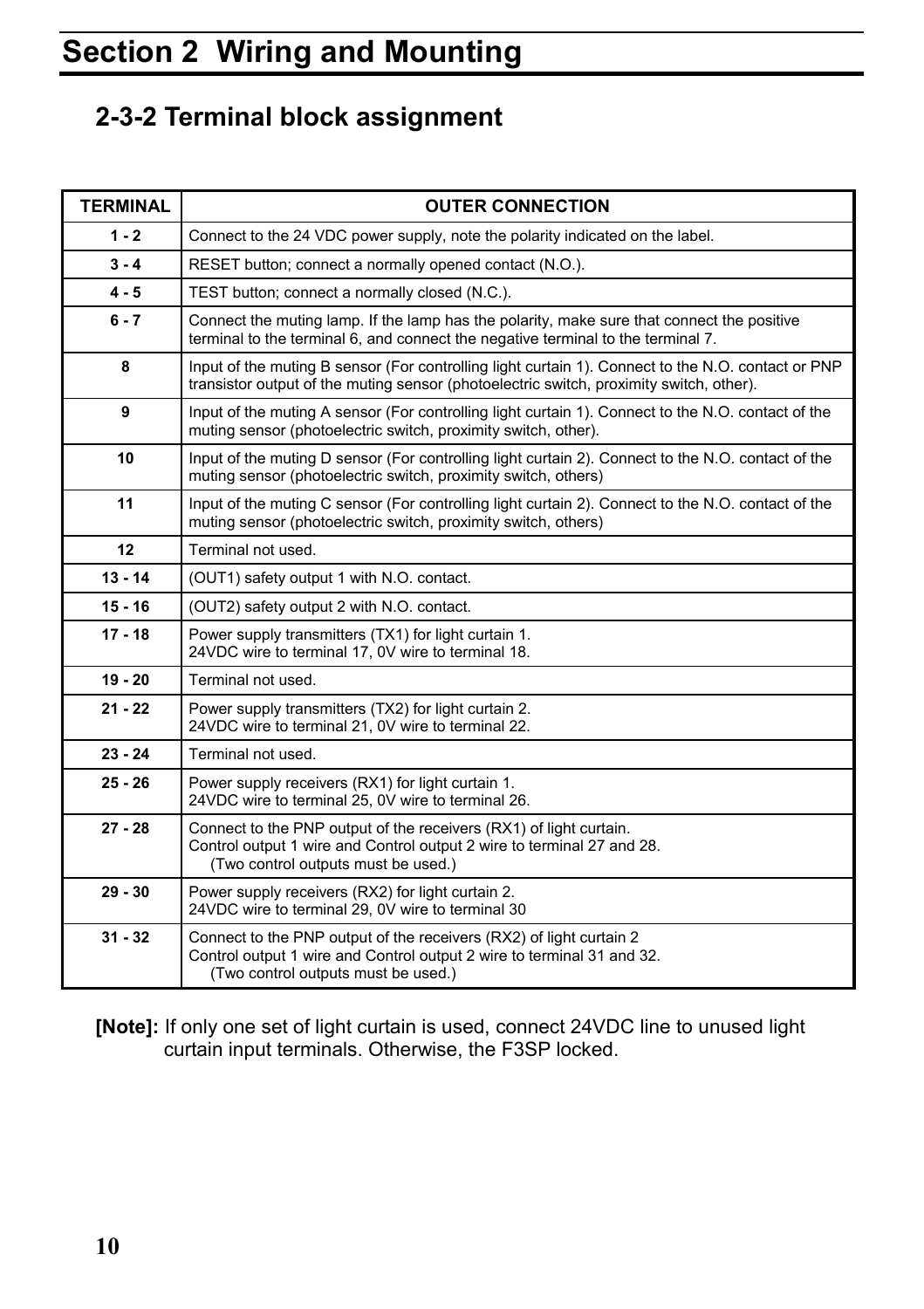#### **2-3-3 Wiring examples**

● Connection of one safety light curtain Type F3SN-A, Type F3SN-B, or **one multi-beam safety sensor Type F3SH-A to the F3SP with two muting sensors.** 

F3SN-A, F3SN-B, or F3SH-A function mode;

•Auto-reset mode

•Auxiliary output set to "Dark on output"

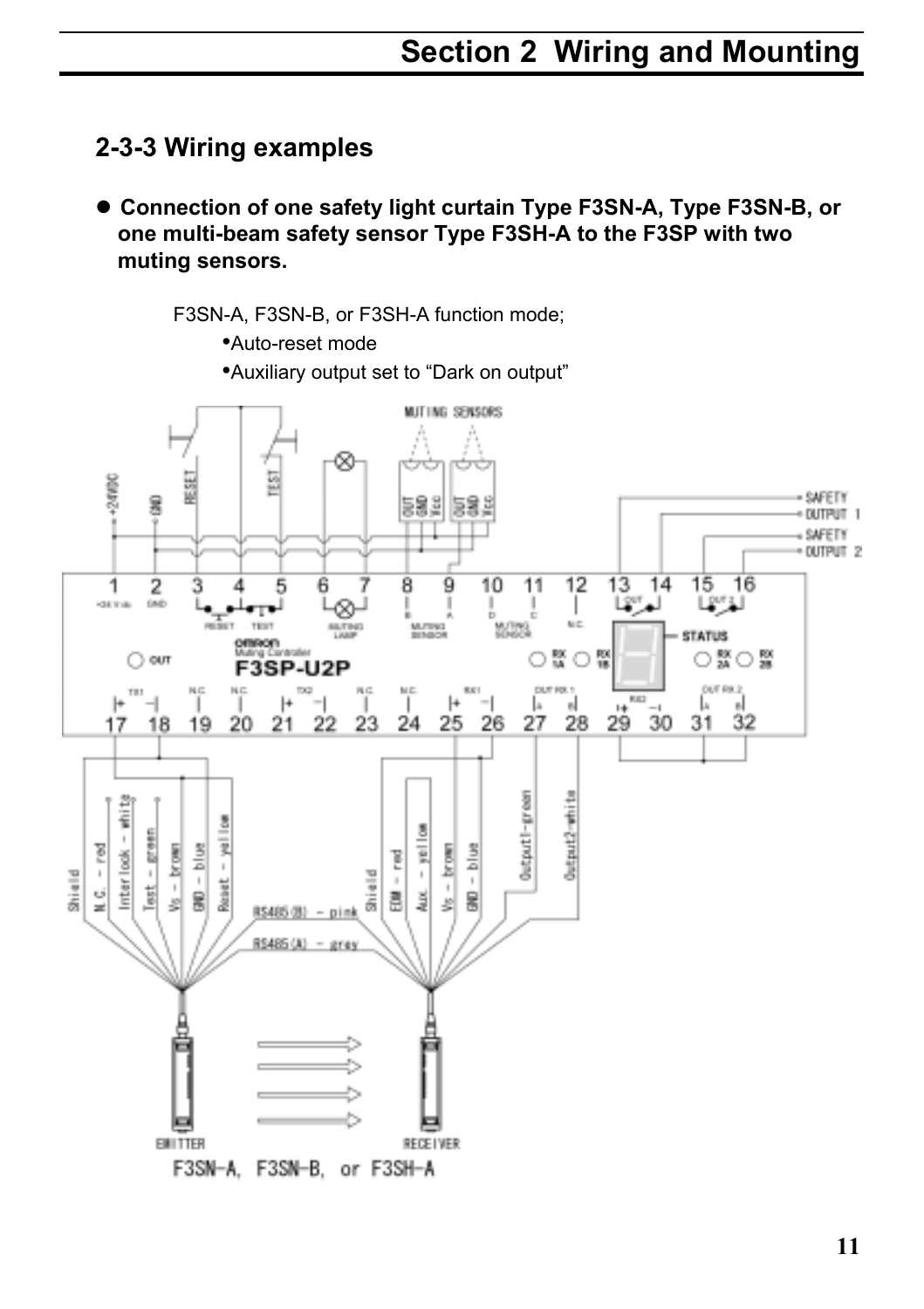#### $\bullet$  **Connection of one safety light curtain Type F3SL to the F3SP with two muting sensors.**

F3SL function mode

•Auto-start mode

•MPCE monitoring deactivated

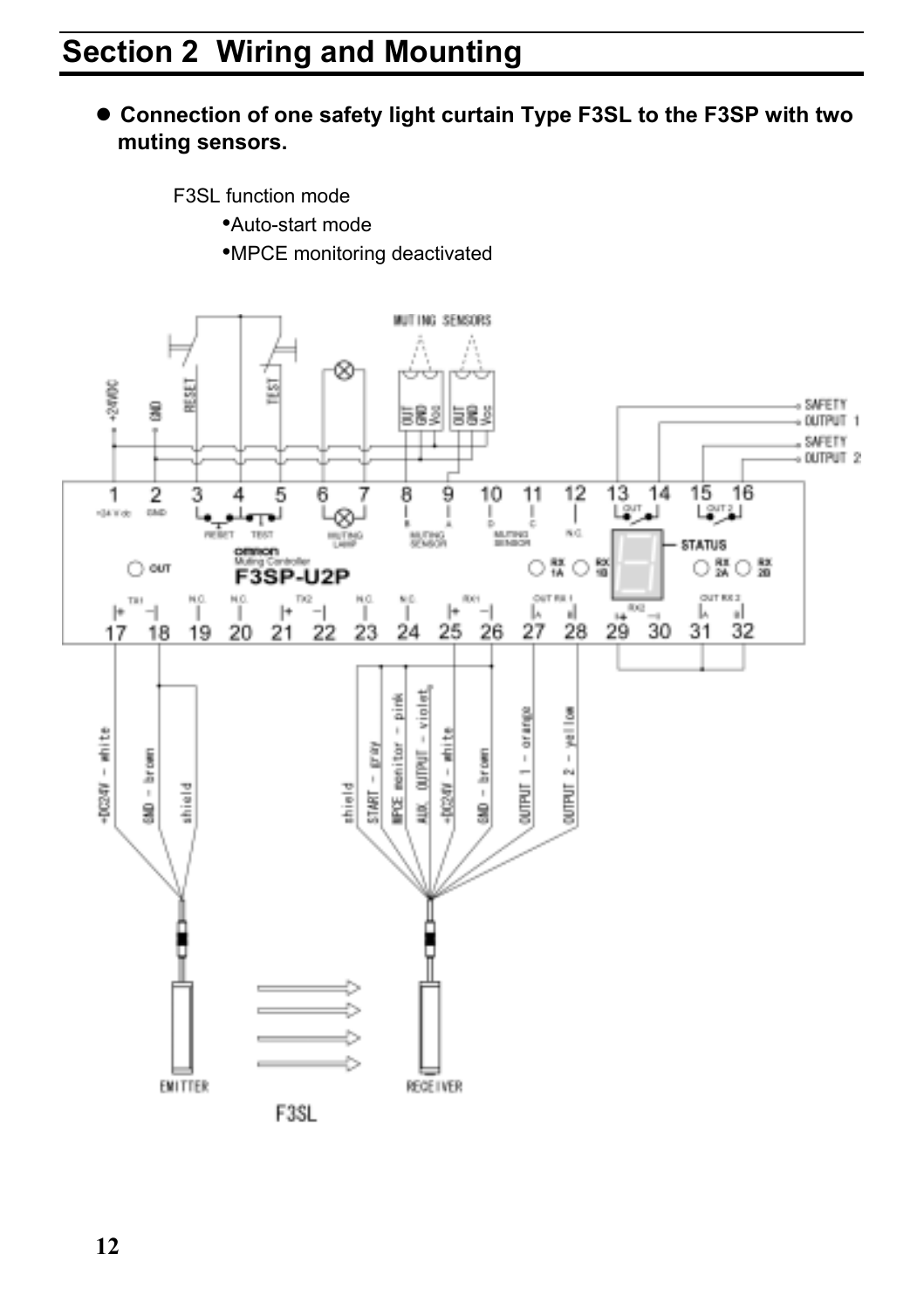#### ● Connection of one single beam safety sensor Type F3SS to the F3SP **with two muting sensors.**

•Auto-start mode MUTING SENSORS ⊗ +24HDC EST iš SAFETY g 능용의 보통의 OUTPUT 1 SAFETY OUTPUT 2 8  $12$  $\overline{13}$  $14$  $\overline{15}$ 16  $\overline{1}$  $\overline{2}$ 3 Δ 5 6 9 10  $11$ List of L<sup>our</sup> LI 1041700 CAO ï ı NO. ma) iит TEST 85% **BLTNG** 盟 **STATUS** omnon  $O$   $^{88}_{48}$   $O$   $^{88}_{49}$  $\circ$   $\frac{12}{20}$   $\circ$   $\frac{12}{20}$  $\bigcap$  out F3SP-U2P **GUT RK 1** OUT RE 2 TKI M C N/C TKI Ť (Kack)  $\mathbf{r}$  $\overline{\phantom{0}}$ ï  $\mathsf{H}$ **Pik2**  $|+$  $\mathord{\text{--}}$ Ī.  $\mathbf{d}$ l۰  $\mathbf{I}$ 1 LA. 24 27 23 25 26 28 29 30 31 32 17 18 19 20 21 22 図 XM for 0UTPUT 1/2(-)  $OUTPUT 1(+) [1]$  $J$  (+)  $2 (+)$  [3] OC24V [DC24V] START (+) [5] START(-)[4] 0024V[6] **DVERTNE** CCIAO ùш) Description in square parenthesis [ ] indicates terminal name or terminal number. **EMITTER RECEIVER** 

F3SS

F3SS function mode

**13**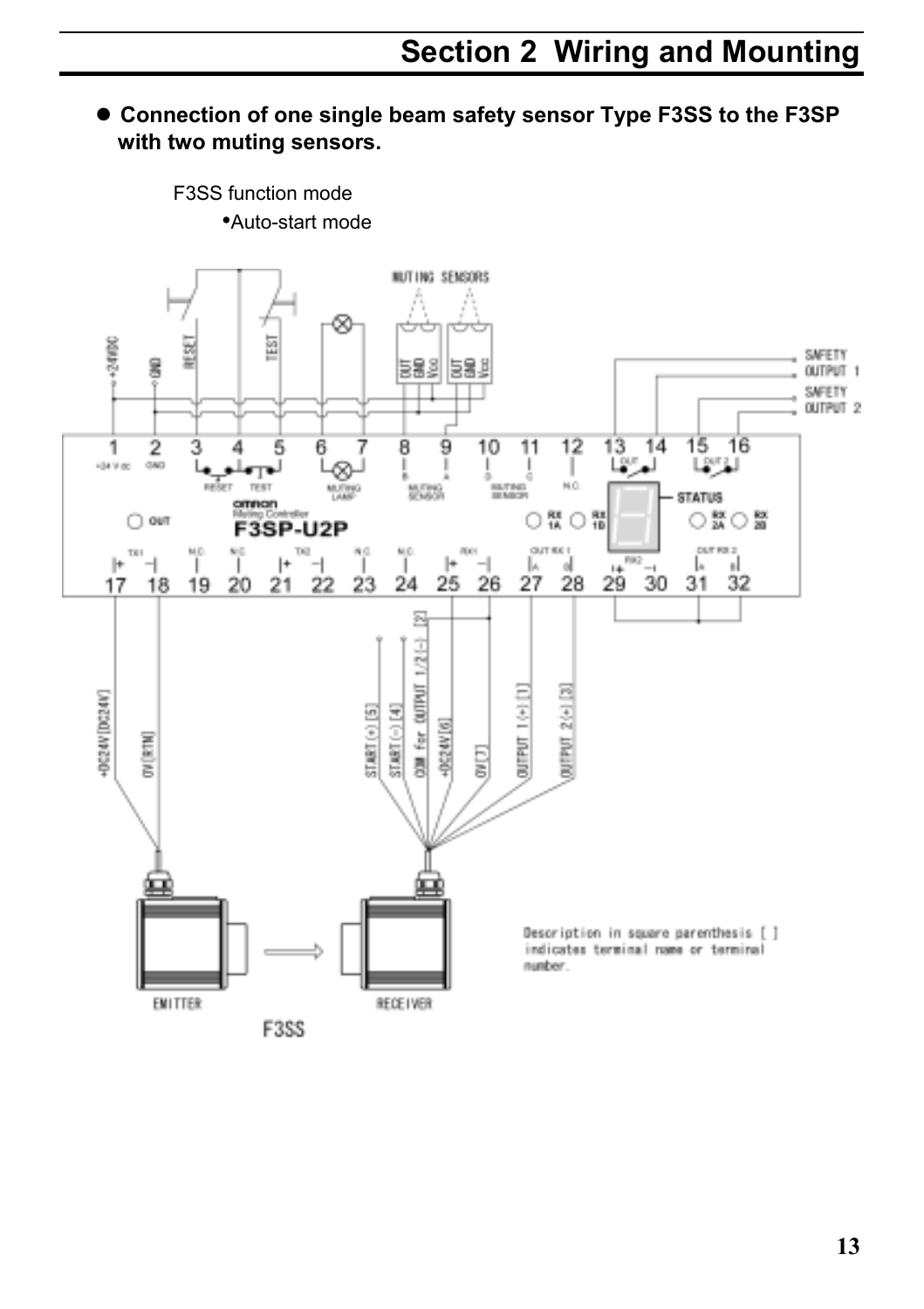● Connection of two safety light curtains F3SN-A, F3SN-B, or two multi**beam safety sensors F3SH-A to the F3SP with four muting sensors.** 

F3SN-A, F3SN-B, or F3SH-A function mode

- •Auto-reset mode
- •Auxiliary output set to "Dark on output"
- **[Note]:** Mutual interference between 2 light curtains shall be prevented.
- **[Note]:** Total power consumption shall not exceed 24W (see page B-5). When total power consumption exceeds 24W, one of light curtains shall be powered directly from DC power supply unit, as shown in the following.

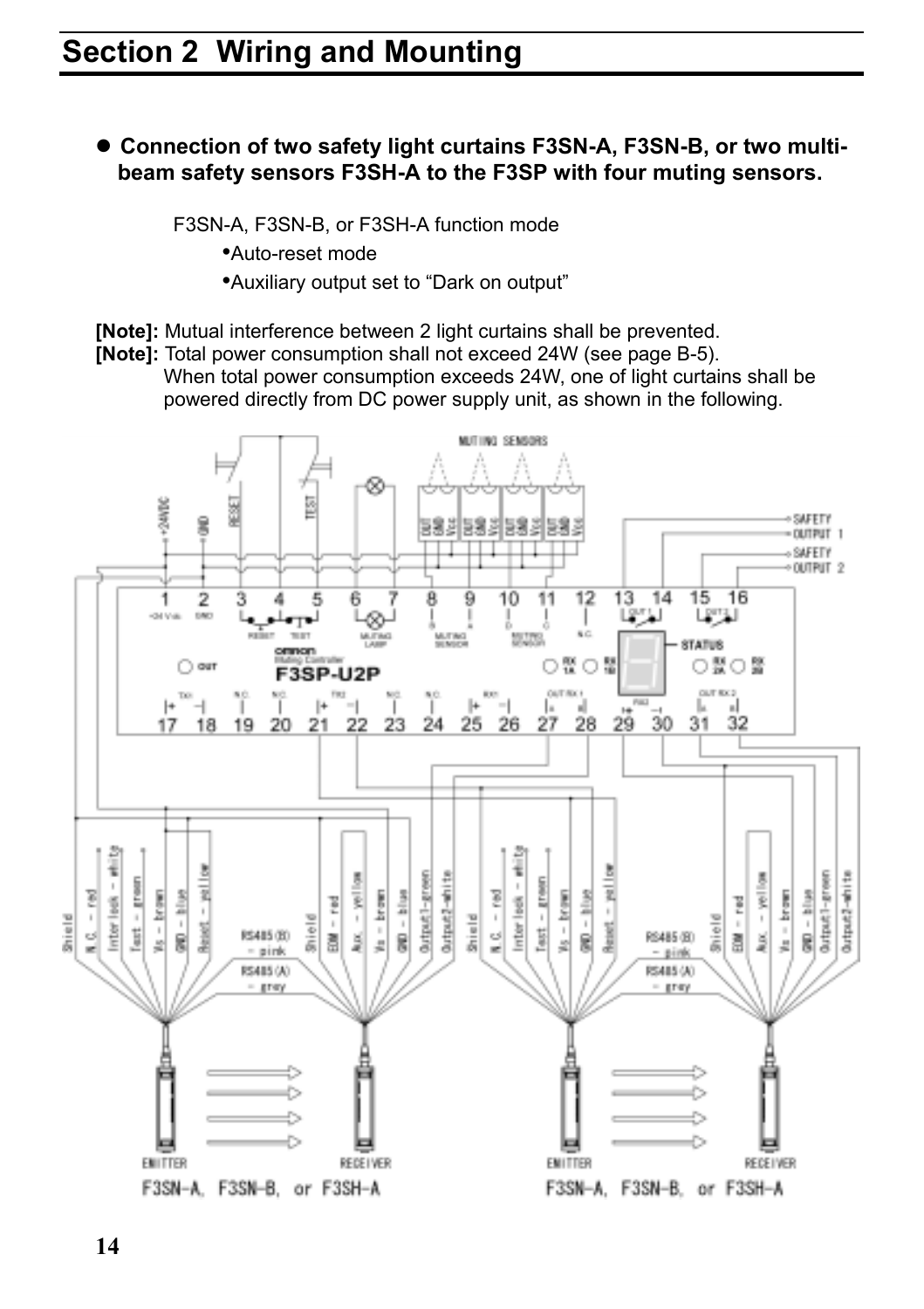# **Section 3 Alignment**

After having carried out the correct mechanical assembly and the correct connections as described in the previous paragraphs, it is necessary to align the light curtains. Follow the operating guide as follows:

- 1. Turn off the power supplying the F3SP.
- 2. Open the TEST contact.
- 3. Power the F3SP.
- 4. Align the light curtain by observing the input indicators on the F3SP: If the alignment of the light curtain 1 is correct, the sensor 1 input indicator (RX1A and RX1B) are turned on. If the alignment of the light curtain 2 is correct, the sensor 2 input indicator (RX2A and RX2B) are turned on.
- 5. After the alignment, turn off the power supplying the F3SP, close the TEST contact and power the F3SP again.
- 6. Wait for the F3SP to carry out the initial tests, visualising on the display a count-down which indicates the F3SP activity.
- 7. At the end of this operation, the status indicator will visualise letter 'A' indicating the active state of the F3SP. (In case of manual reset mode, press and release of reset button is necessary.)
- 8. Carry out all the checks described in the final checks and in the routine inspection operations.

During aligning operations or normal working, check that the light curtains connected to the same or other units do not interfere with each other. Modifying their mutual position for instance by positioning emitter on the other receiver side.

For avoidance of mutual interference, please refer to instruction manual of light curtain.

**[Note]:** If the muting sensors are installed very near to the light curtains, be sure to avoid mutual interference between muting sensors and light curtains.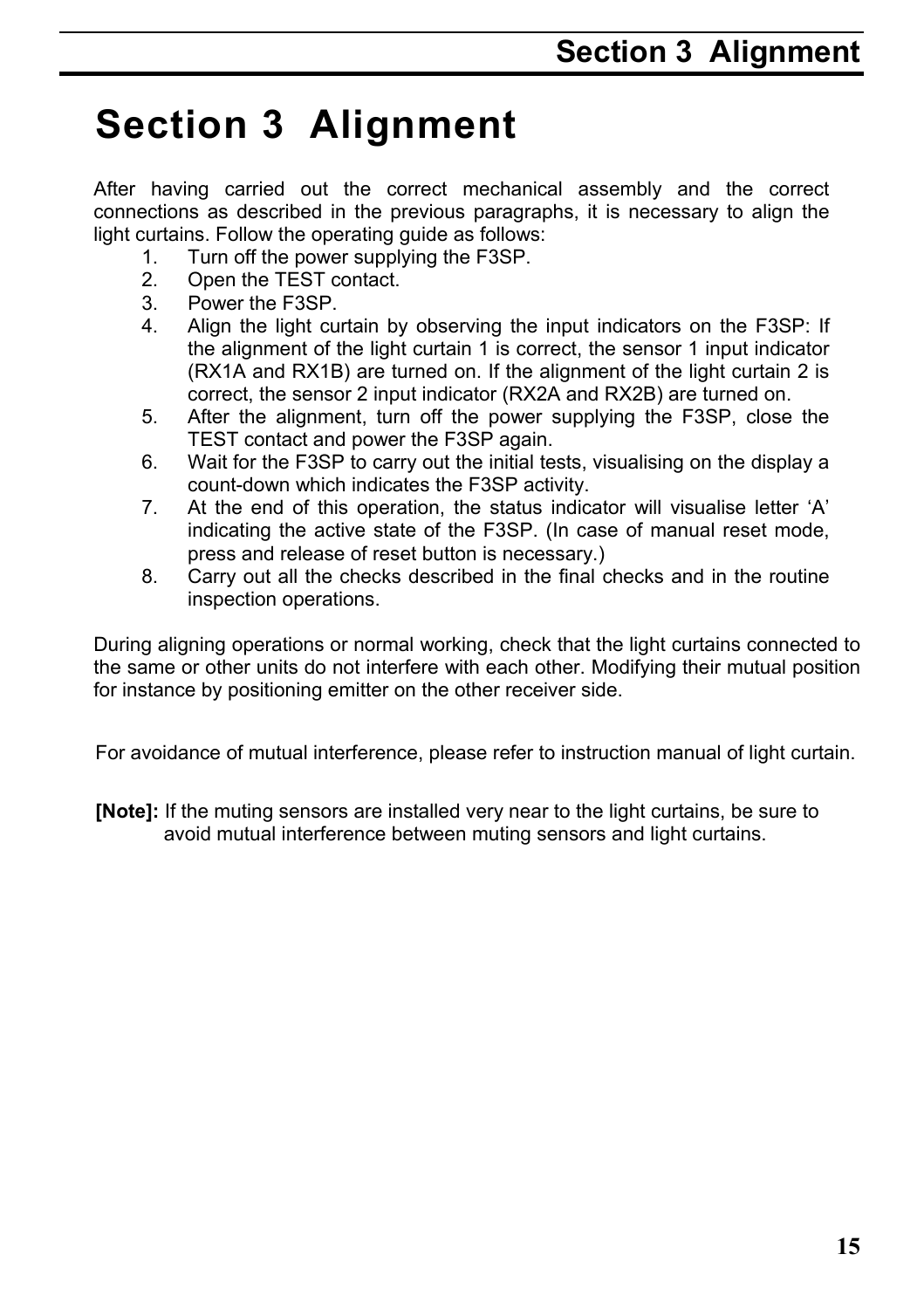# **Section 4 Operation**

### **4-1 Dip-switches configuration**

### **WARNING**

**Configuration of dip switch is must only carries out by qualified person.** 

The configuration shown in the table below must be selected on both sets of dipswitches on the internal board. The description corresponding to the pre-chosen selection is shown below.

To configure dip-switch, remove the lateral plastic cover with screwdriver.

| No. | ON/OFF     | <b>FUNCTION</b>                                                                                     |  |
|-----|------------|-----------------------------------------------------------------------------------------------------|--|
|     | x          | not used                                                                                            |  |
| 2   | OFF        | Muting A-B act on the light curtain 1<br>Muting C-D act on the light curtain 2<br>(default setting) |  |
|     | ON         | Forbidden                                                                                           |  |
| 3   | <b>OFF</b> | Muting 60 seconds (min.)<br>(default setting)                                                       |  |
|     | ON         | Muting $\infty$ (infinity)                                                                          |  |
| 4   | OFF        | Manual reset mode                                                                                   |  |
|     | ON         | Auto reset mode                                                                                     |  |
|     |            | (default setting)                                                                                   |  |





**Note:** Configure the two dip switch in the same way, otherwise code '8' is displayed, which means a failure.

**Note:** SW2 is mounted upside down against SW1.

**[Note]:** While the F3SP is connected to power, do not change any dip switch to avoid influence on the system safety.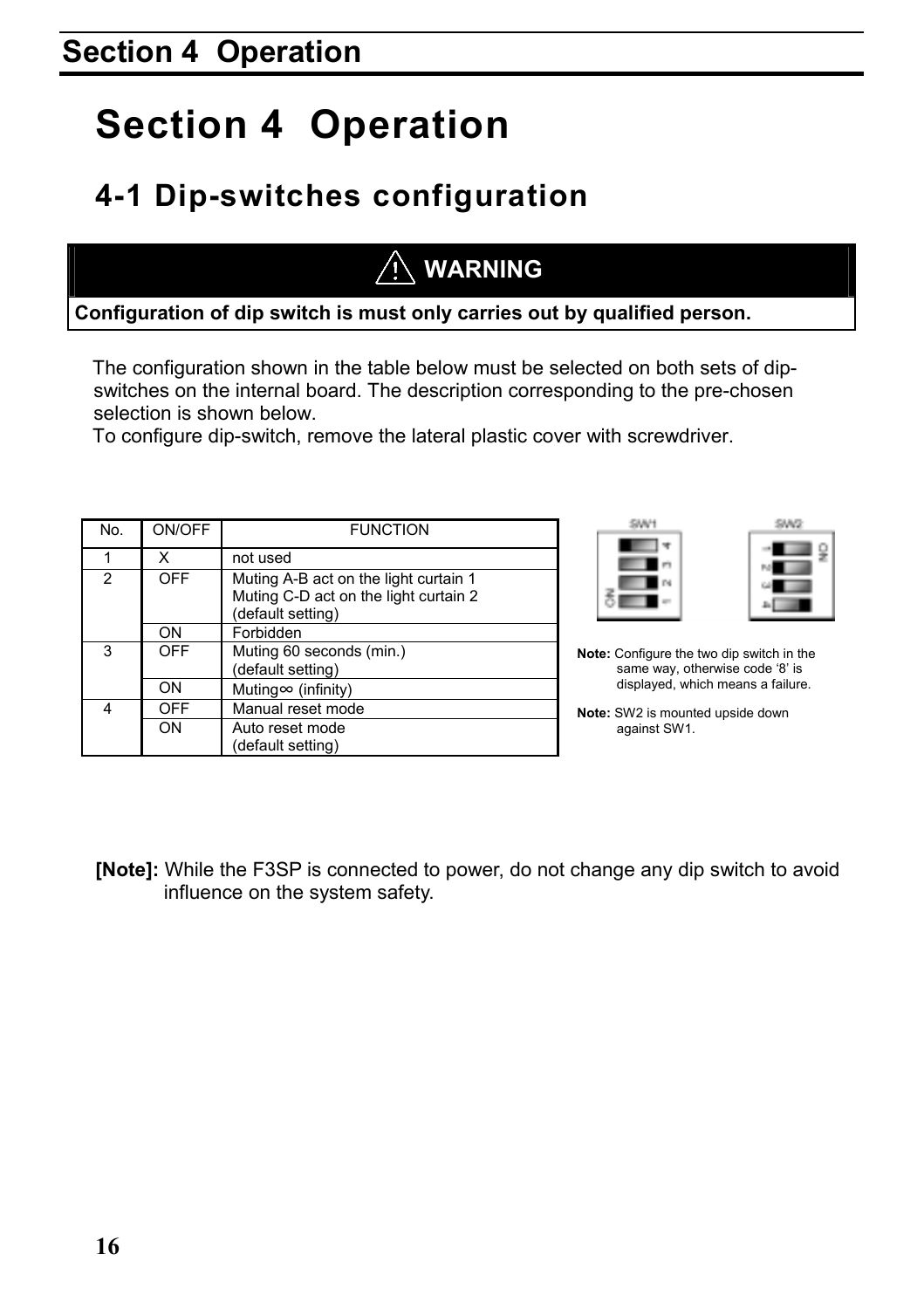### **4-2 Muting function**

#### **WARNING**

**Muting and Override function can disable the safety functions of a machine. The proper installation, checkout and operation of a machine and muting system in accordance with all applicable laws and standards, is critical to the safe operation of the machine.** 

**Failure to comply with these instructions may result in severe injury to personnel.** 

**Muting sensors must be positioned so that they cannot be activated inadvertently by personnel.** 

**The muting lamp for indication "active muting" or "active override" must be positioned in a place where it can be seen from any operative point.** 

#### **4-2-1 Installation Criteria**



- 1 The muting sensors must recognise the material (namely pallets, vehicles, etc.) over its full length.
- 2 The sensors must be arranged in such a way that the material is recognised even when it is on a pallet or other transporting medium.
- 3 In case of different transport speeds through the muting area, consideration must be used on the muting duration.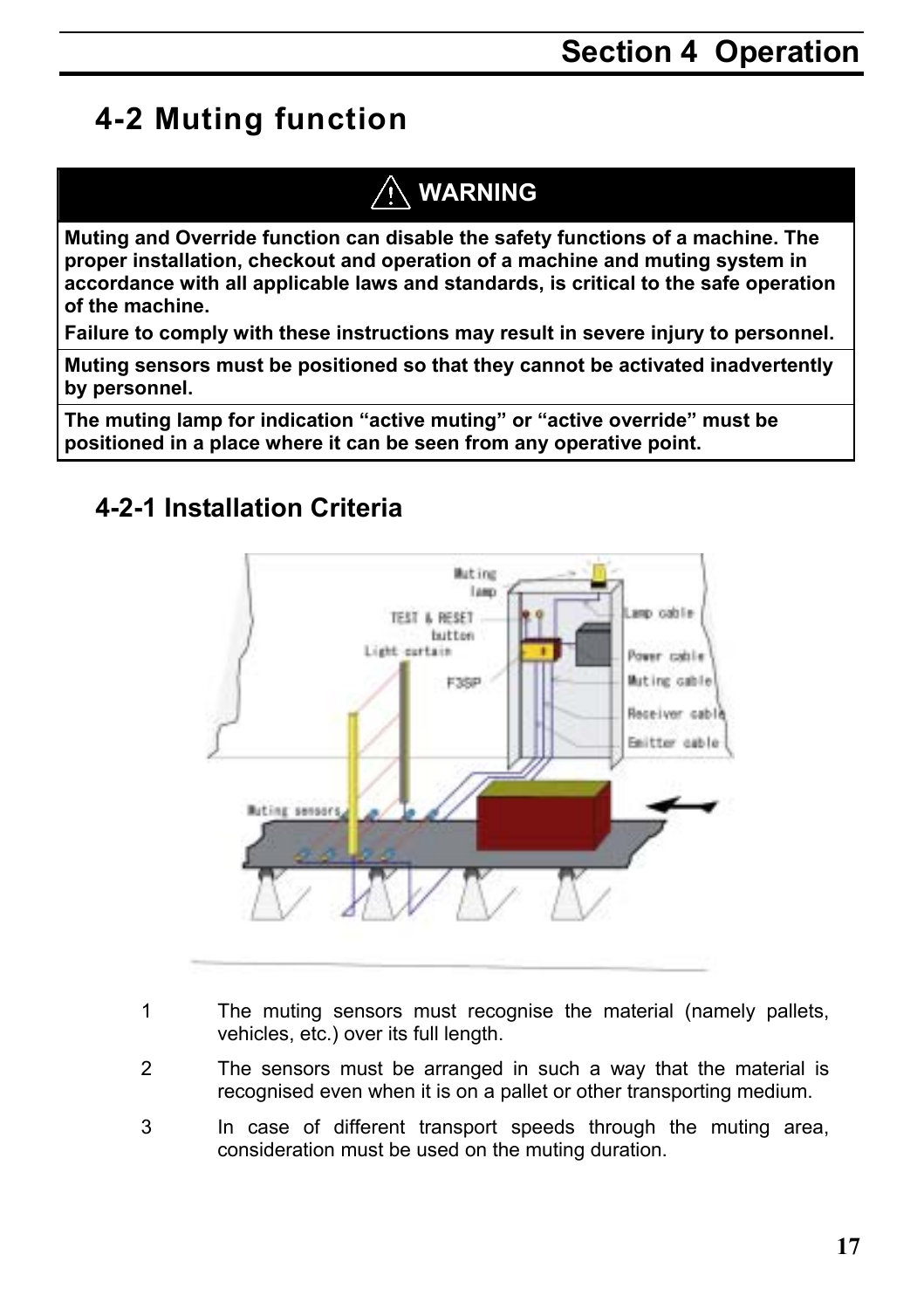### **Section 4 Operation**

4 All the light curtains and the muting sensors must be arranged in such a way that the previous material has already passed the last muting sensor before the new material has reached the first muting sensors. Moreover, all the light curtains and the muting sensors must be arranged in such a way that a person cannot enter the dangerous zone inadvertently during the muting condition.



#### **4-2-2 Muting operations**

- 1 The muting function will be activated by the following sequence;
	- (1) Muting sensor A or C becomes ON
	- (2) Within 30ms to 3seconds after (1), muting sensor B or D becomes ON.
- 2 The muting function will be deactivated by the either methods below;
	- (1) One or both muting sensors becomes OFF
	- (2) 60 seconds (this restriction can be deactivated by DIP switch configuration. Please refer to section 4-1).
- 3 Muting function will not become activated if the light curtain is interrupted and the output contacts are in the opened state.
- 4 A wrong sequence on muting sensors activation will cause lockout condition of the F3SP.

| Muting sensor A/C   | 0FF             | ON                      | <b>OFF</b>                  |     |
|---------------------|-----------------|-------------------------|-----------------------------|-----|
| Muting sensor B/D   | ╱<br><b>OFF</b> | 30ms to 3 seconds<br>ON | 0FF                         |     |
| Muting state        | inactive        | active                  | 60 seconds min.<br>inactive |     |
| Light curtain state | ON              | 0FF                     | ON                          | 0FF |
| F3SP state          |                 | ON                      |                             | OFF |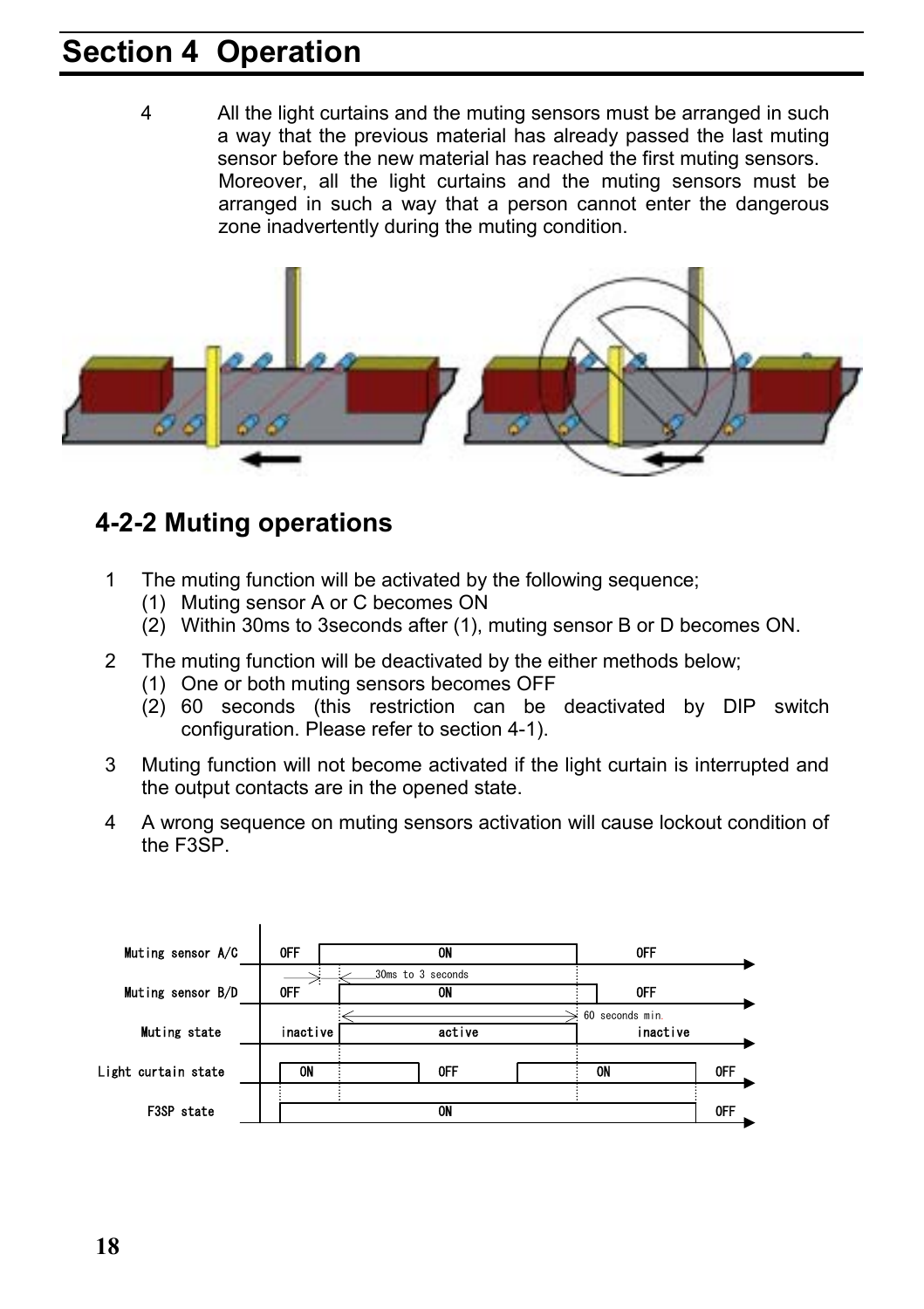### **Section 4 Operation**

#### **Application with four muting sensors:**



#### **Application with two muting sensors:**



In the above application with two muting sensors, the crossing point of beems from two muting sensors (A and B) is set behind the protective area of the light curtain. This arrangement prevents the light curtain from being muted by a person passing through the crossing point.

D1,D2,D3: minimum distance so that the muting sensors keep active the  
request; it depends on the parcel length:  
\n
$$
D1, D2, D3 < L
$$
\n
$$
d_1:
$$
\n
$$
D1, D2, D3 < L
$$
\n
$$
d_1:
$$
\n
$$
D1, D2, D3 < L
$$
\n
$$
d_1:
$$
\n
$$
d_1:
$$
\n
$$
d_1:
$$
\n
$$
d_1:
$$
\n
$$
d_1:
$$
\n
$$
d_1:
$$
\n
$$
d_1:
$$
\n
$$
d_1:
$$
\n
$$
d_1:
$$
\n
$$
d_1:
$$
\n
$$
d_1:
$$
\n
$$
d_1:
$$
\n
$$
d_1:
$$
\n
$$
d_1:
$$
\n
$$
d_1:
$$
\n
$$
d_1:
$$
\n
$$
d_1:
$$
\n
$$
d_1:
$$
\n
$$
d_1:
$$
\n
$$
d_1:
$$
\n
$$
d_1:
$$
\n
$$
d_1:
$$
\n
$$
d_1:
$$
\n
$$
d_1:
$$
\n
$$
d_1:
$$
\n
$$
d_1:
$$
\n
$$
d_1:
$$
\n
$$
d_1:
$$
\n
$$
d_1:
$$
\n
$$
d_1:
$$
\n
$$
d_1:
$$
\n
$$
d_1:
$$
\n
$$
d_1:
$$
\n
$$
d_1:
$$
\n
$$
d_1:
$$
\n
$$
d_1:
$$
\n
$$
d_1:
$$
\n
$$
d_1:
$$
\n
$$
d_1:
$$
\n
$$
d_1:
$$
\n
$$
d_1:
$$
\n
$$
d_1:
$$
\n
$$
d_1:
$$
\n
$$
d_1:
$$
\n
$$
d_1:
$$
\n
$$
d_1:
$$
\n
$$
d_1:
$$
\n
$$
d_1:
$$
\n
$$
d_1:
$$
\n<math display="</p>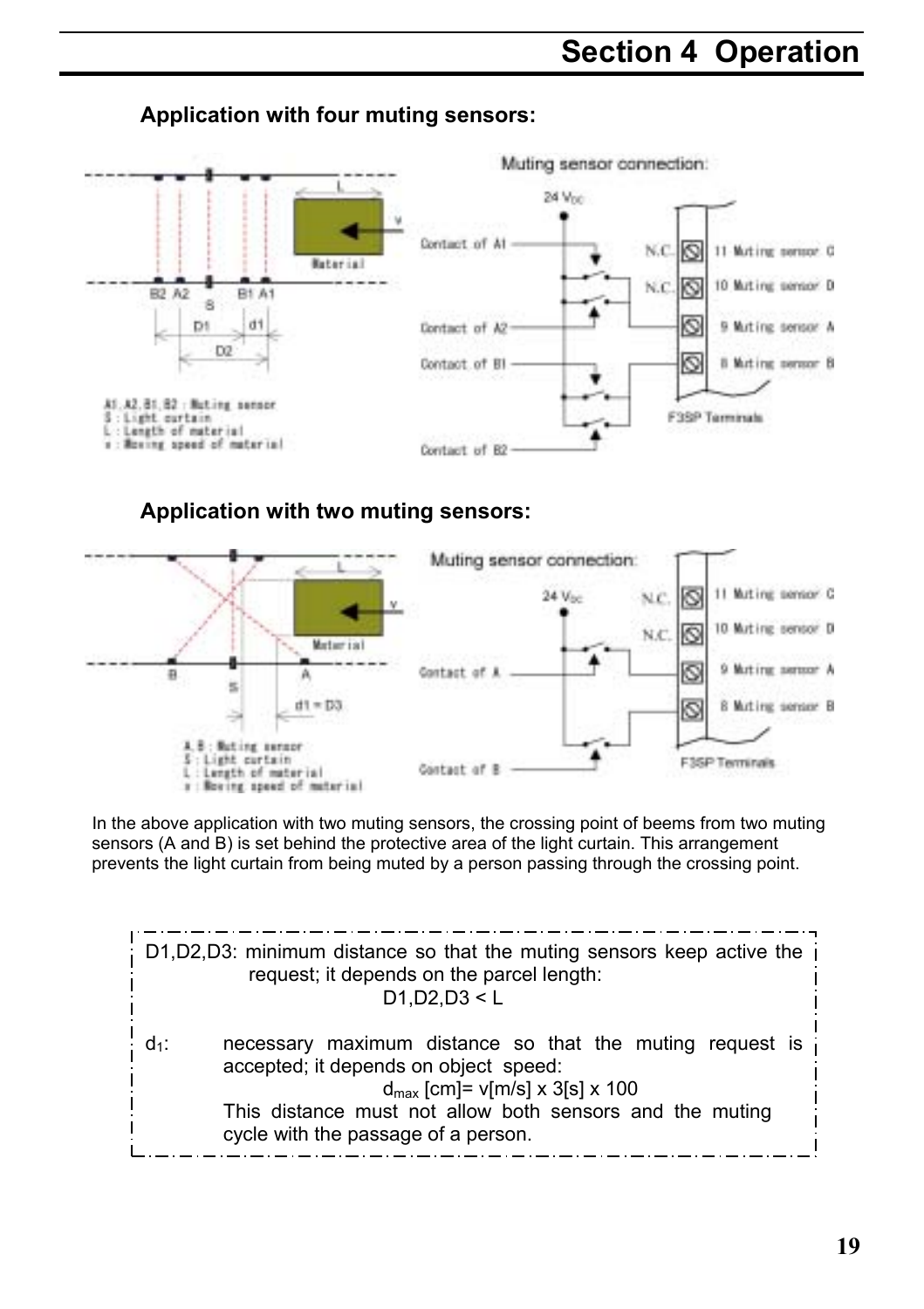#### **Application with eight muting sensors for output and input control**

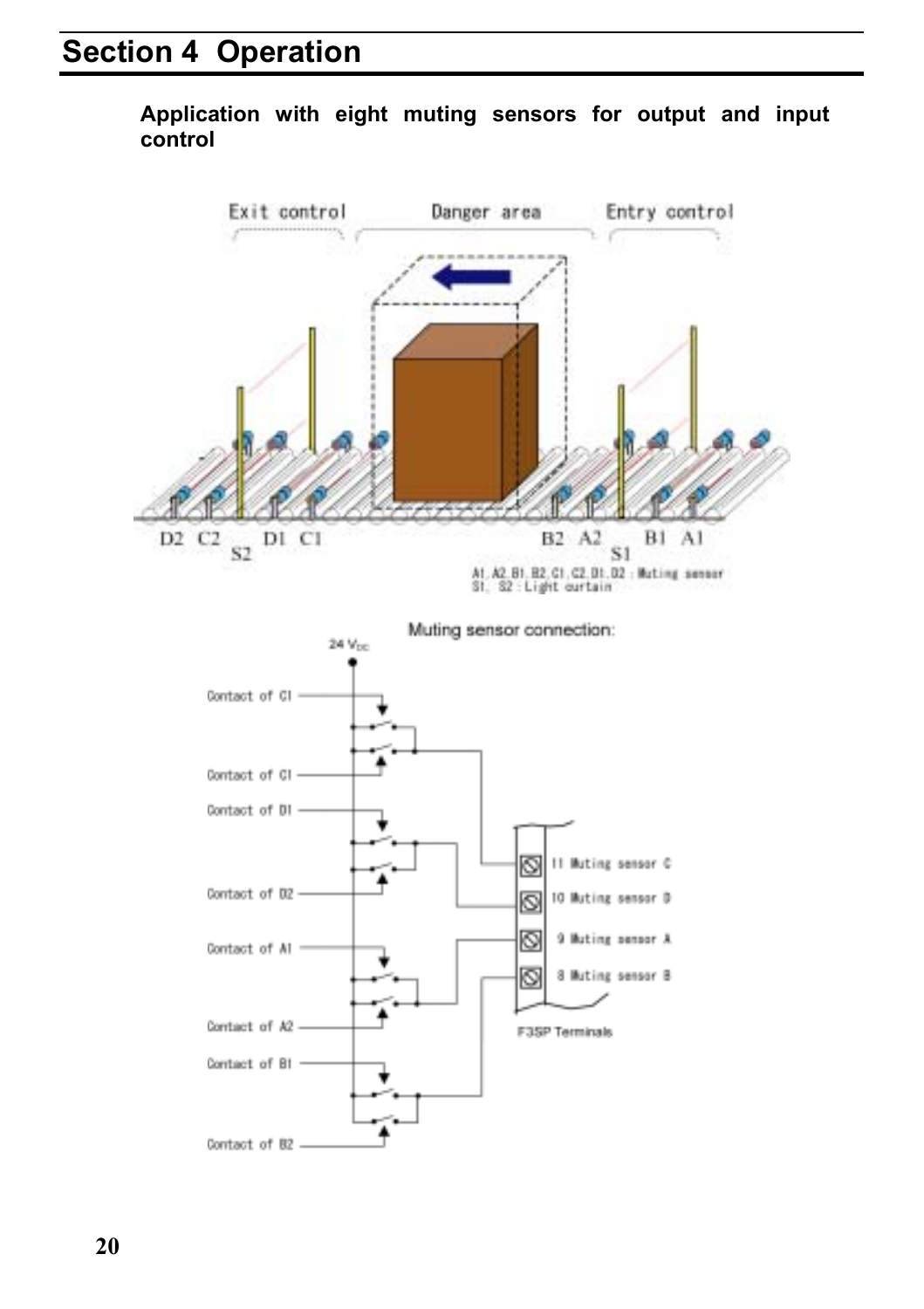### **4-3 Override function**

### $\land$  WARNING

**Muting and Override function can disable the safety functions of a machine. The proper installation, checkout and operation of a machine and muting system in accordance with all applicable laws and standards, is critical to the safe operation of the machine.** 

**Failure to comply with these instructions may result in severe injury to personnel.** 

**The muting lamp for indication "active muting" or "active override" must be positioned in a place where it can be seen from any operative point.** 

**The TEST and RESET buttons must be positioned in such a way - that the operator can see the protected area when he carries out reset, test, or override operations.** 

**- that it can not be activated from inside the hazardous area.** 

#### **4-3-1 Override operations**

- (1) Switch off the F3SP.
- (2) Switch on the F3SP
- (3) During the countdown displayed, press together the TEST and RESET buttons and keep pressing. (Do not press the buttons before the countdown. Otherwise a failure occurs, because a self-test is carried out to check that the buttons are not locked).
- (4) The override function has been activated. The status display shows character '≡' which indicates override active. The muting lamp blinks to signal the light curtain is not active.
- (5) The minimum duration of the override function amounts to 60 seconds. If the buttons are released before this time has elapsed, the override function will be immediately stopped.

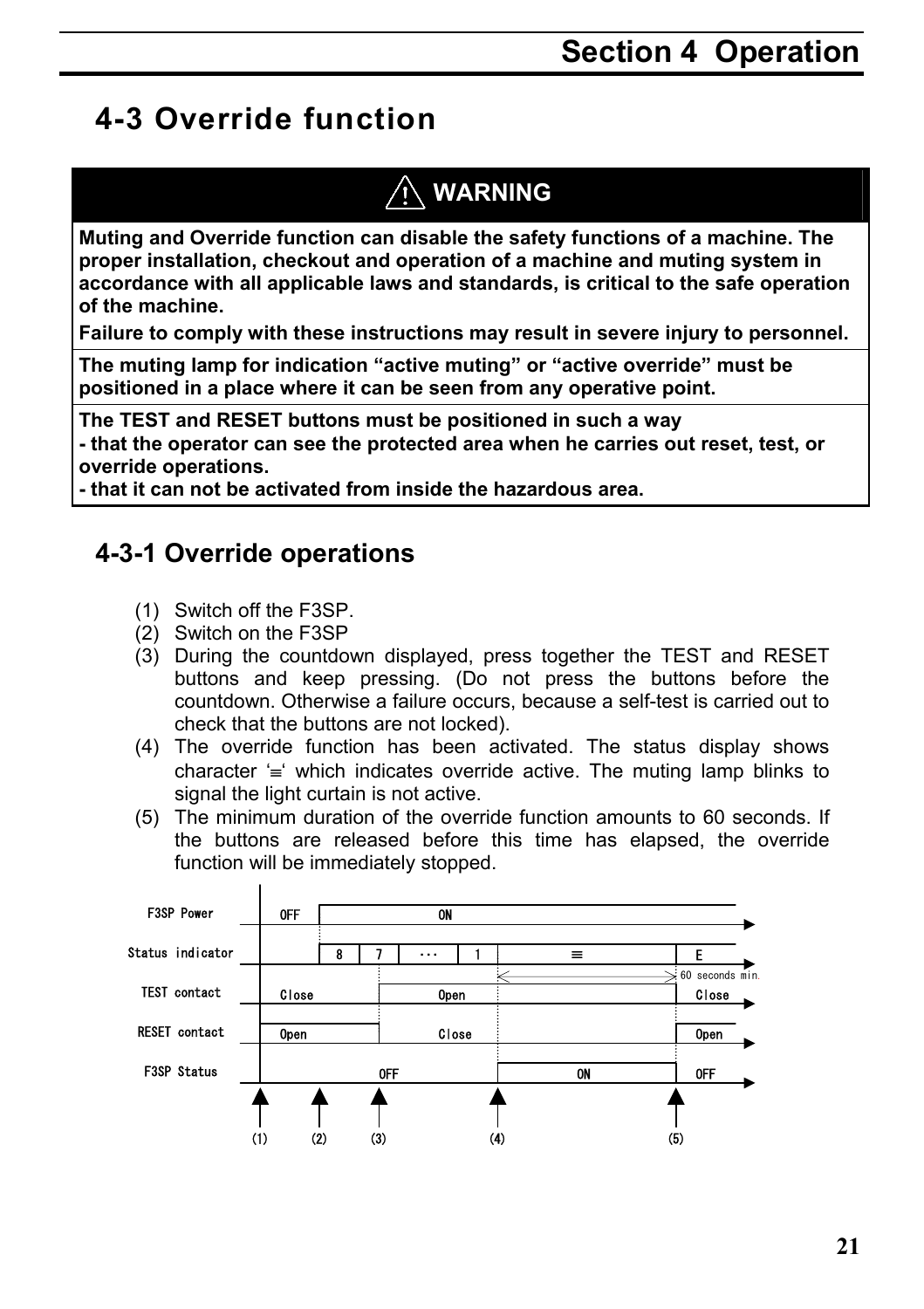# **Section 5 Final Checks**

### **WARNING**

**Do not use the F3SP until the following inspections are completed. Failure to do so may result in loss of life or serious injury.** 

**A qualified person, as determined by local regulations, must confirm that installation and inspection are implemented correctly.** 

Check that the area protected by the light curtain is free from any obstacle; check the correct triggering of the output contacts opening by interrupting the protection rays (OUTPUT indicator red is lit, controlled machine stopped).

If the OUTPUT indicator red LED switches on and off, check the correct mechanical installation.

**[Note]: This check must be repeated each time you move or mechanically realign the light curtains and muting sensors.**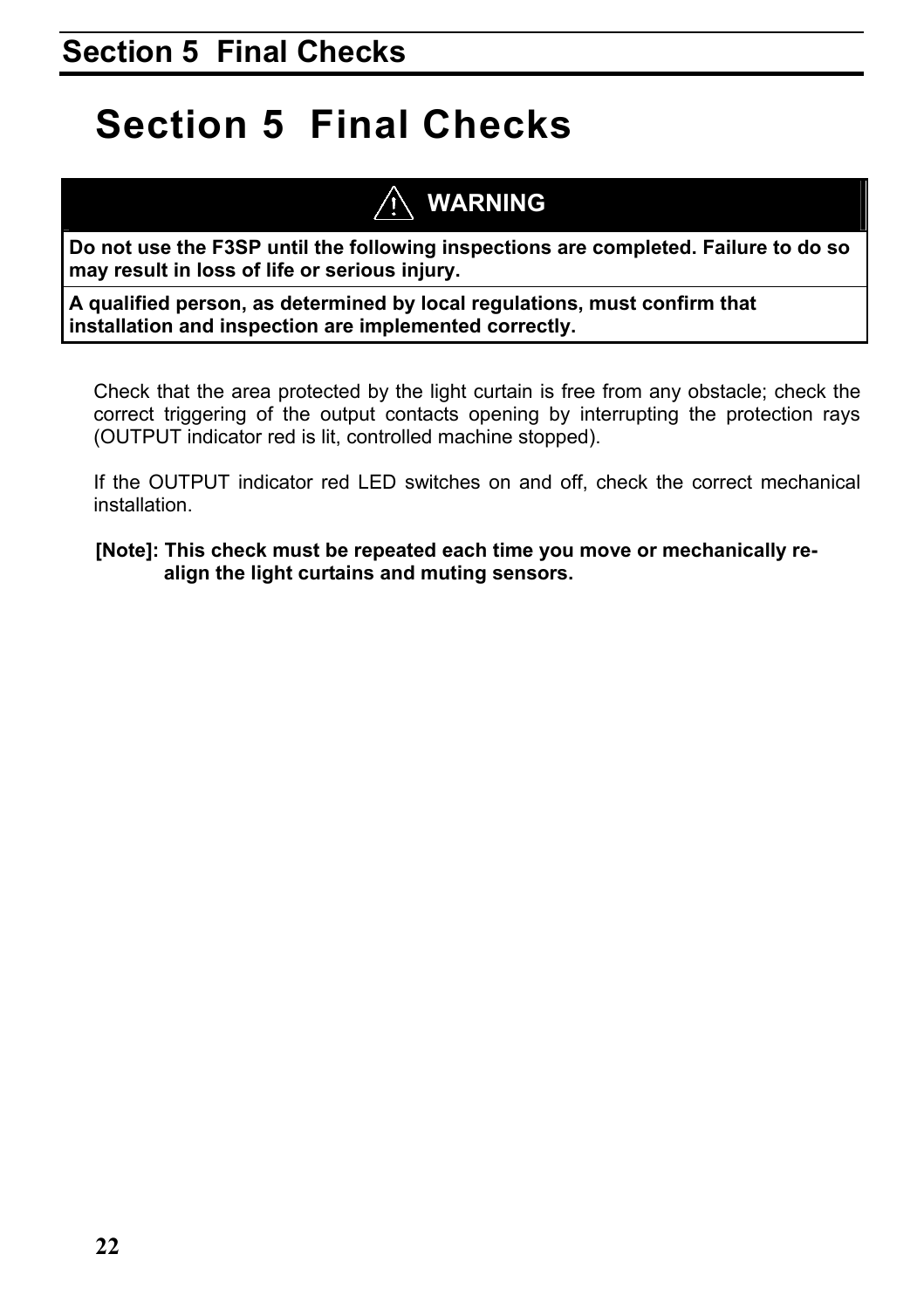# **Section 6 Daily inspection**

### **WARNING**

#### **A qualified person, as determined by local regulations, must confirm that installation and inspection are implemented correctly.**

Be sure to conduct inspection checks as below regularly.

- 1. Check that there is no person in the hazardous area before operator turns ON the power.
- 2. Check that the F3SP locks by inserting an object through the detection zone of each and every light curtain.
- 3. By opening the TEST contact, check that the output contacts are opened (red LED switched on and machine stopped).
- 4. Make sure the installation satisfies one of following conditions;
	- 1) the machine connected to the F3SP has an interlock function.
	- 2) The F3SP uses manual reset mode.

3) It is not possible for a person to stop between the safety light curtain and the hazardous parts of the machine.

- 5. Make sure that there is no outer damage to the F3SP and/or the outer electrical connections.
- 6. Make sure that the response time, including the safety light curtain and the machines, does not exceed the established limits.

The frequency of these operations depends on the special applications and operative conditions.

Also see instruction manual of light curtain for further inspection items.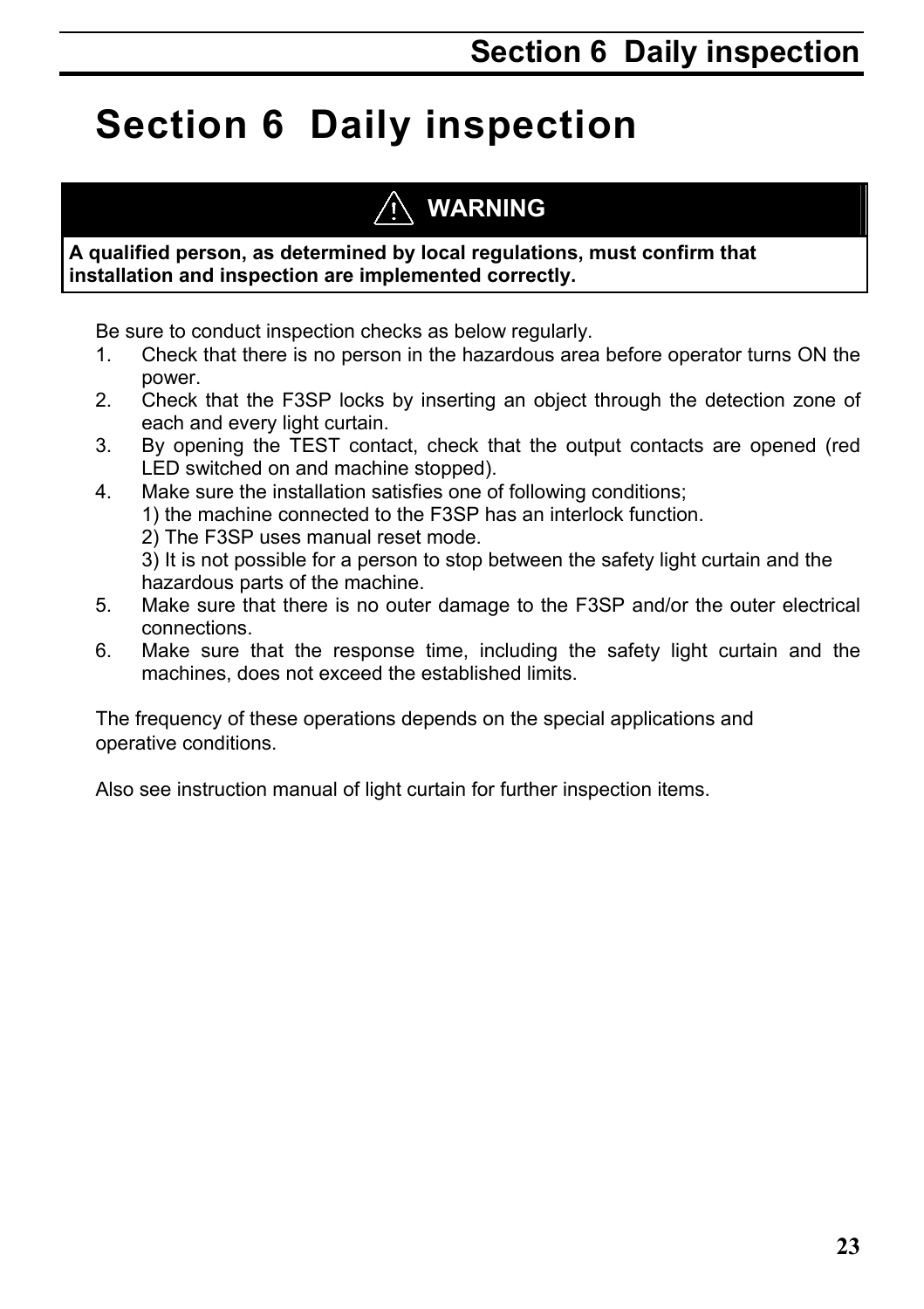# **Section 7 Status Indication codes**

### **7-1 Normal Operation**

| <b>CODE</b> | <b>DESCRIPTION</b>                                  |  |
|-------------|-----------------------------------------------------|--|
|             | Initial test is activated                           |  |
| $8 - 1$     | Count-down during the initial test.                 |  |
| U           | Test button is pressed. Output contacts are opened. |  |
| ≡           | Override function is activated.                     |  |
| A           | Normal cycle: Output contacts are closed.           |  |
| Е           | Light curtain is interrupted in automatic mode:     |  |
|             | Output contacts are opened.                         |  |
| F           | Interlocked condition: Output contacts are opened.  |  |

### **7-2 Lockout**

If lockout codes are shown on the display, the user must only carry out the procedures indicated in the action column.

| <b>CODE</b> | <b>DESCRIPTION</b>   | <b>Action</b>                                                                                                                                        |
|-------------|----------------------|------------------------------------------------------------------------------------------------------------------------------------------------------|
| 7           | Error of muting lamp | Check that the muting lamp is not blown<br>or incorrectly connected, otherwise<br>contact OMRON.                                                     |
| 8           | contacts.            | Irreversible system error This type of failure means that the unit<br>or error on the output cannot be used and it is necessary to<br>contact OMRON. |
| 9           | request.             | Wrong muting sequence Check the correct wiring and sensor<br>positioning for muting sequence                                                         |